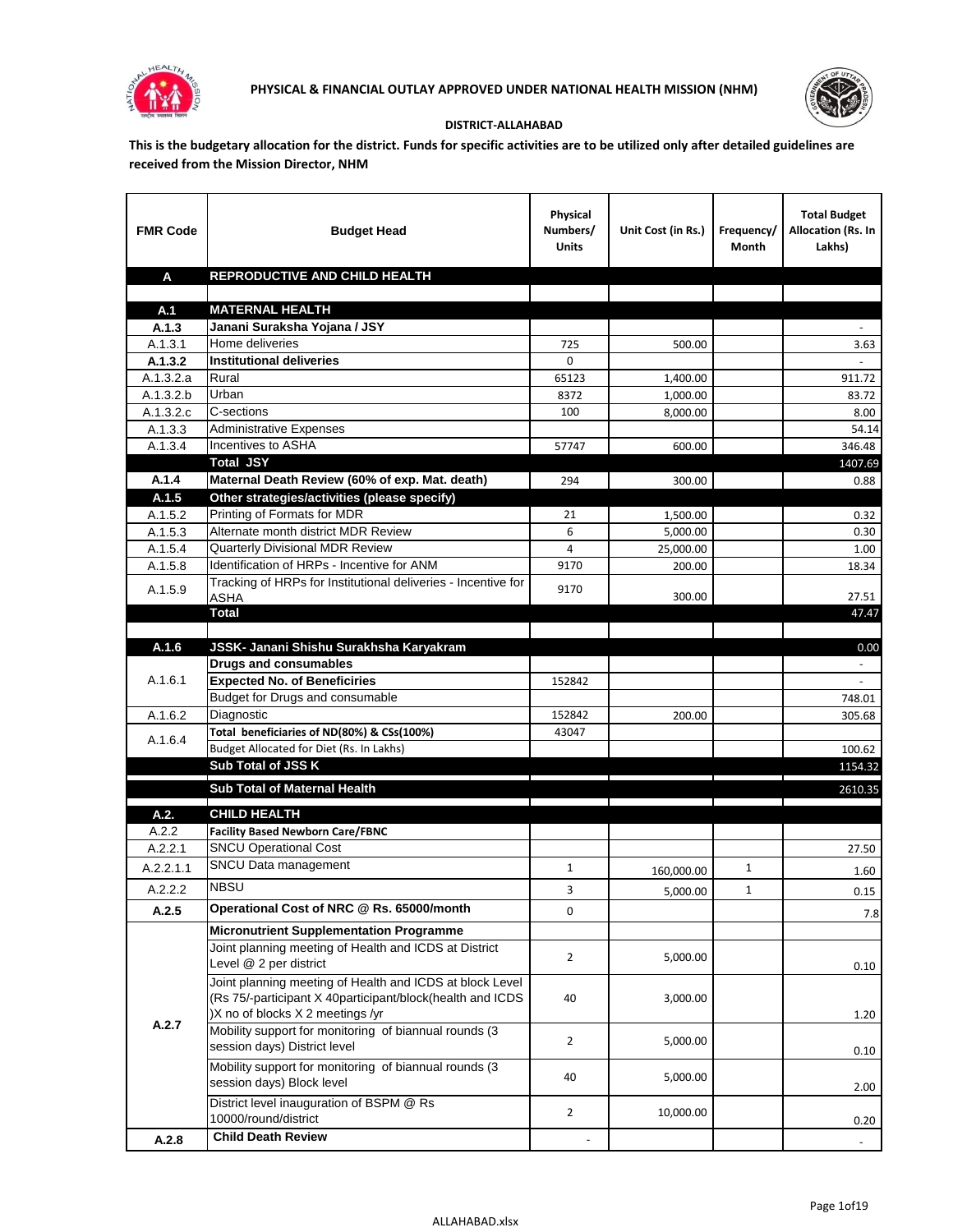| <b>FMR Code</b> | <b>Budget Head</b>                                                                                                                             | Physical<br>Numbers/<br><b>Units</b> | Unit Cost (in Rs.) | Frequency/<br><b>Month</b> | <b>Total Budget</b><br>Allocation (Rs. In<br>Lakhs) |
|-----------------|------------------------------------------------------------------------------------------------------------------------------------------------|--------------------------------------|--------------------|----------------------------|-----------------------------------------------------|
|                 | <b>Sub-total Child Health</b>                                                                                                                  |                                      |                    |                            | 40.65                                               |
|                 |                                                                                                                                                |                                      |                    |                            |                                                     |
| A.3             | <b>FAMILY PLANNING</b>                                                                                                                         |                                      |                    |                            |                                                     |
| A.3.1           | <b>Terminal/Limiting Methods</b>                                                                                                               |                                      |                    |                            |                                                     |
| A.3.1.1         | Female sterilization camps @ Rs. 3500/camp                                                                                                     | 194                                  | 3,500.00           |                            | 6.79                                                |
| A.3.1.2         | NSV camps @ Rs. 3500/camp<br>Budget for Female Interval Sterilization Compensation                                                             | $\overline{2}$                       | 3,500.00           |                            | 0.07                                                |
| A.3.1.3         | @ Rs.2000/-Per Case in Public Sector-(In Rs.)                                                                                                  | 9120                                 | 2,000.00           |                            | 182.40                                              |
|                 | <b>Budget for Post Partum Female Sterilization</b><br>Compensation @ Rs.3000/-Per Case in Public Sector-(In<br>$Rs.$ )                         | 296                                  | 3,000.00           |                            | 8.88                                                |
| A.3.1.4         | Budget for Male Sterilization Compensation @ Rs.2700/-<br>Per Case in Public Sector -(In Rs.)                                                  | 350                                  | 2,700.00           |                            | 9.45                                                |
| A.3.2           | <b>Spacing Methods</b>                                                                                                                         |                                      |                    |                            |                                                     |
| A.3.2.2         | Total Budget Allocated for Compensation for IUCD<br>insertion at health facilities (including fixed day services at<br>SHC and PHC) @ Rs 20/-  | 28848                                | 20.00              |                            | 5.77                                                |
| A.3.2.3         | PPIUCD services (Incentive to provider @Rs 150 per<br>PPIUCD insertion)                                                                        | 3970                                 | 150.00             |                            | 5.96                                                |
|                 | Orientation/Review of ASHA/ANM/AWW for scheme<br>for HDC, ESB, PTK                                                                             |                                      |                    |                            |                                                     |
| A.3.2.5         | <b>District level</b>                                                                                                                          | $\mathbf{1}$                         | 10,000.00          | $\mathbf{1}$               | 0.10                                                |
|                 | <b>Block level Quarterly</b>                                                                                                                   | 20                                   | 10,000.00          | 4                          | 8.00                                                |
| A.3.2.6         | Dissemination of FP manuals and guidelines                                                                                                     | $\mathbf{1}$                         | 20,000.00          | $\mathbf{1}$               | 0.20                                                |
| A.3.3           | Budget for POL for Mobility to Surgeons team for FDS<br>Camps @ Rs.1000/ camp                                                                  | 194                                  | 1,000.00           |                            | 1.94                                                |
| A.3.5.1         | Orientaion workshop, QAC meeting at distirct level-<br>Quarterly                                                                               | $\mathbf{1}$                         | 2,000.00           | 4                          | 0.08                                                |
| A.3.5.2         | FP Review Meeting at Divisional level-Quarterly                                                                                                | $\mathbf{1}$                         | 20,000.00          | 4                          | 0.80                                                |
| A.3.5.3         | Performance reward                                                                                                                             | $\mathbf{1}$                         | 50,000.00          |                            | 0.50                                                |
| A.3.5.4         | World Population Day' celebration (such as mobility,<br>IEC activities etc.):                                                                  |                                      |                    |                            |                                                     |
|                 | District level                                                                                                                                 | $\mathbf{1}$                         | 100,000.00         |                            | 1.00                                                |
|                 | <b>Block Level</b>                                                                                                                             | 20                                   | 10,000.00          |                            | 2.00                                                |
| A.3.5.5         | Other strategies/activities (such as strengthening<br>fixed day services for IUCD & Sterilisation, etc.)                                       |                                      |                    |                            |                                                     |
|                 | Printing of FP Manuals, Guidelines, etc.                                                                                                       | 0                                    |                    |                            |                                                     |
|                 | Sterilization Register @ Rs.150/Register                                                                                                       | 23                                   | 150.00             | $\overline{\phantom{a}}$   | 0.03                                                |
|                 | IUCD Register @ Rs.150/- Register                                                                                                              | 148                                  | 150.00             |                            | 0.22                                                |
|                 | PPIUCD Registers @ Rs.150/-Register                                                                                                            | 11                                   | 150.00             |                            | 0.02                                                |
| A.3.5.5.1       | Injectable Registers @ Rs.150/Register                                                                                                         | 23                                   | 150.00             |                            | 0.03                                                |
|                 | Counseling Register @ Rs.150/-Register (3 per<br>Counselor)                                                                                    | 51                                   | 150.00             |                            | 0.08                                                |
|                 | Consent Form , Medical Record CheckIklist, Posoot<br>Operatiive Instructionn Card, Ssterilization Certificate for<br>Sterilization@ Rs 5/-Unit | 54632                                | 5.00               |                            | 2.73                                                |
|                 | Enhance Contribution of PRIs and Family members of<br>eligible couples in 75 districts with high unmet need<br>and TFR                         |                                      |                    |                            |                                                     |
| A.3.5.5.2       | District Level NSV Satisfied Client Meet @Rs.20000/-<br>District                                                                               | $\mathbf{1}$                         | 20,000.00          |                            | 0.20                                                |
|                 | Block Level Panch Sarpanch Sammellan @Rs.10000/-<br><b>Block</b>                                                                               | 20                                   | 10,000.00          |                            | 2.00                                                |
| A.3.5.5.3       | RMNCHA Counsellling Corners @ Rs.35,000/-                                                                                                      | 4                                    | 35,000.00          |                            | 1.40                                                |
|                 | <b>World NSV Week</b>                                                                                                                          |                                      |                    |                            |                                                     |
| A.3.5.5.6       | <b>District level</b>                                                                                                                          | $\mathbf{1}$                         | 25,000.00          |                            | 0.25                                                |
|                 | <b>Block level</b>                                                                                                                             | 20                                   | 10,000.00          |                            | 2.00                                                |
|                 | Govt. COT at Divisions level for FP Services                                                                                                   |                                      |                    |                            |                                                     |
|                 | Divisional Govt. COT @ Rs.50000/month for 12 month                                                                                             | $\mathbf{1}$                         | 5,000.00           | 12                         | 0.60                                                |
|                 |                                                                                                                                                |                                      |                    |                            |                                                     |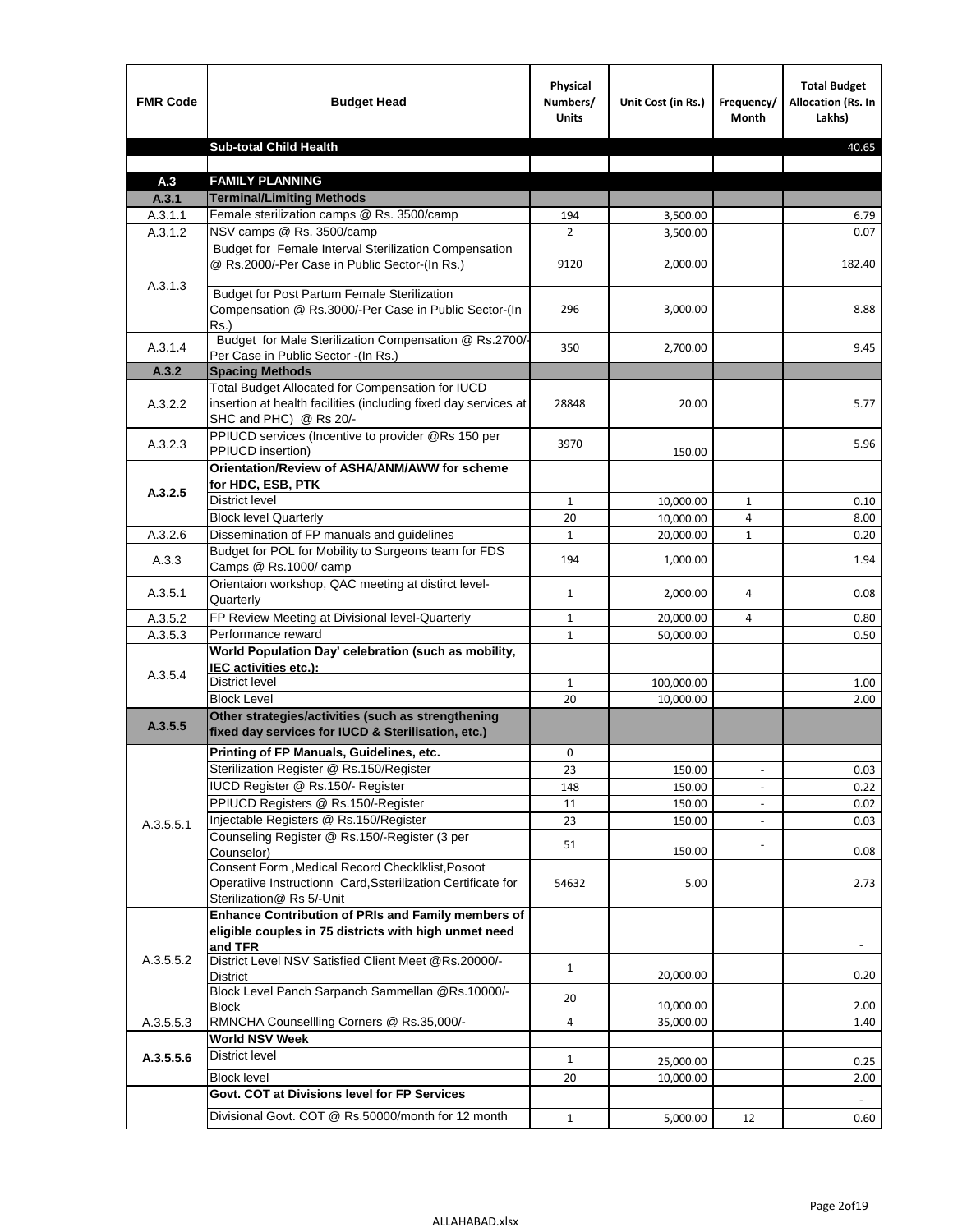| <b>FMR Code</b>    | <b>Budget Head</b>                                                                                                                                                                          | Physical<br>Numbers/<br><b>Units</b> | Unit Cost (in Rs.) | Frequency/<br><b>Month</b> | <b>Total Budget</b><br>Allocation (Rs. In<br>Lakhs) |
|--------------------|---------------------------------------------------------------------------------------------------------------------------------------------------------------------------------------------|--------------------------------------|--------------------|----------------------------|-----------------------------------------------------|
| A.3.5.5.8          | Exra Incentive for Female Interval Sterilization in Public<br>Sector.-(20% of 80% ELA) @ Rs. 130 per case                                                                                   | 1824                                 | 130.00             |                            | 2.37                                                |
|                    | Extra Incentive for Male Sterilization in Public Sector-<br>(40% ELA) @ Rs. 155 per case                                                                                                    | 140                                  | 155.00             |                            | 0.22                                                |
|                    | <b>Sub-total Family Planning</b>                                                                                                                                                            |                                      |                    |                            | 246.09                                              |
|                    | ADOLESCENT HEALTH / RKSK (Rashtriya Kishore                                                                                                                                                 |                                      |                    |                            |                                                     |
| A.4                | Swasthva Karvakram)                                                                                                                                                                         |                                      |                    |                            |                                                     |
| A.4.1              | <b>Facility based services</b>                                                                                                                                                              |                                      |                    |                            |                                                     |
| A.4.1.1            | Orientation meetings-HPD Districts                                                                                                                                                          | $\mathbf{1}$                         | 9000               | $\mathbf{1}$               | 0.09                                                |
|                    | Review meetings at District level-Quarterly                                                                                                                                                 | $\mathbf{1}$                         | 5000               | 4                          | 0.20                                                |
| A.4.1.2            | Establishment of new clinics at DH/Medical college level                                                                                                                                    | 0                                    | 50,000.00          |                            | $\overline{\phantom{a}}$                            |
|                    | Operating expenses for existing clinics                                                                                                                                                     | 0                                    |                    |                            |                                                     |
|                    | DH & MC level Existing AFHS clinics                                                                                                                                                         | 3                                    | 600.00             | 12                         | 0.22                                                |
| A.4.1.4            | DH & MC level AFHS clinics (New)                                                                                                                                                            | 0                                    | 600.00             | 6                          |                                                     |
|                    | CHC level Existing AFHS clinics                                                                                                                                                             | 20                                   | 400.00             | 12                         | 0.96                                                |
|                    | PHC level existing AFHS clinics                                                                                                                                                             | 40                                   | 200.00             | 12                         | 0.96                                                |
| A.4.1.5            | Mobility support for AH counsellors at MC/DH level AH<br>Clinic at @ Rs 1000 per month for 06 month                                                                                         | 2                                    | 1,000.00           | 6                          | 0.12                                                |
|                    | Mobility support for Exsiting AH counsellors at CHC level<br>AH Clinic at @ Rs 1000 per month for 06 month                                                                                  | 0                                    | 1,000.00           | 6                          | $\sim$                                              |
| A.4.5.7            | <b>WIFS Register</b>                                                                                                                                                                        | 33445                                | 100.00             |                            | 33.45                                               |
| A.4.5.8            | <b>NIPI Register</b>                                                                                                                                                                        | 11430                                | 100.00             |                            | 11.43                                               |
| A.4.5.9            | <b>WIFS Reporting Formats</b>                                                                                                                                                               | 294012                               | 0.50               |                            | 1.47                                                |
|                    | <b>Sub-total Adolescent Health</b>                                                                                                                                                          |                                      |                    |                            | 48.89                                               |
| A.5                | <b>RBSK</b>                                                                                                                                                                                 |                                      |                    |                            |                                                     |
| A.5.1              | <b>Operational Cost of RBSK (Mobility support, DEIC etc)</b>                                                                                                                                |                                      |                    |                            |                                                     |
| A.5.1.2            | Prepare detailed operational plan for RBSK across<br>districts (cost of plan/convergence/monitoring<br>meetings should be kept seperately)<br>One meeting @ Rs. 500 per block for microplan | 20                                   | 500.00             |                            | 0.10                                                |
|                    | One orientation meeting for RBSK software                                                                                                                                                   | 20                                   | 90.00              |                            | 0.02                                                |
| A.5.1.3            | Mobility support for Mobile health team                                                                                                                                                     | 40                                   | 30,000.00          | 12                         | 144.00                                              |
| A.5.1.4<br>A.5.1.5 | Operational cost of DEIC<br>New born screening- Inborn error of metabolism (please<br>give details per unit cost of screening, number of children                                           |                                      |                    |                            | $\mathbf 0$                                         |
|                    | to be screened and the delivery points Add details)                                                                                                                                         |                                      |                    |                            | 0                                                   |
| A.5.1.7            | Spectacle for children                                                                                                                                                                      | 3248                                 | 275.00             |                            | 8.93                                                |
| A.5.1.10           | Monitoring Meeting at District level                                                                                                                                                        | $\mathbf{1}$                         | 5,000.00           | 3                          | 0.15                                                |
|                    | <b>Sub-total RBSK</b>                                                                                                                                                                       |                                      |                    |                            | 153.20                                              |
|                    |                                                                                                                                                                                             |                                      |                    |                            |                                                     |
| A.7                | <b>PNDT Activities</b>                                                                                                                                                                      |                                      |                    |                            |                                                     |
|                    | <b>Support to PNDT cell</b>                                                                                                                                                                 |                                      |                    |                            |                                                     |
|                    | Honorarium of Divisional Level Data Assistant @ Rs.<br>18743 per month for 12 months                                                                                                        | $\mathbf{1}$                         | 18,743.00          | 12                         | 2.25                                                |
| A.7.1              | Honorarium of District Level Data Assistant @<br>Rs.                                                                                                                                        | $\mathbf{1}$                         | 11,025.00          | 12                         | 1.32                                                |
|                    | 11025 per month for 12 months<br>Contingency at Divisional level for PCPNDT Cell                                                                                                            | $\mathbf{1}$                         | 10,000.00          | $\mathbf{1}$               | 0.10                                                |
|                    | Contingency at District level for PCPNDT Cell                                                                                                                                               | $\mathbf{1}$                         | 5,000.00           | $\mathbf{1}$               | 0.05                                                |
|                    | Visit of Divisional level Inspection Committee (Including                                                                                                                                   |                                      |                    |                            |                                                     |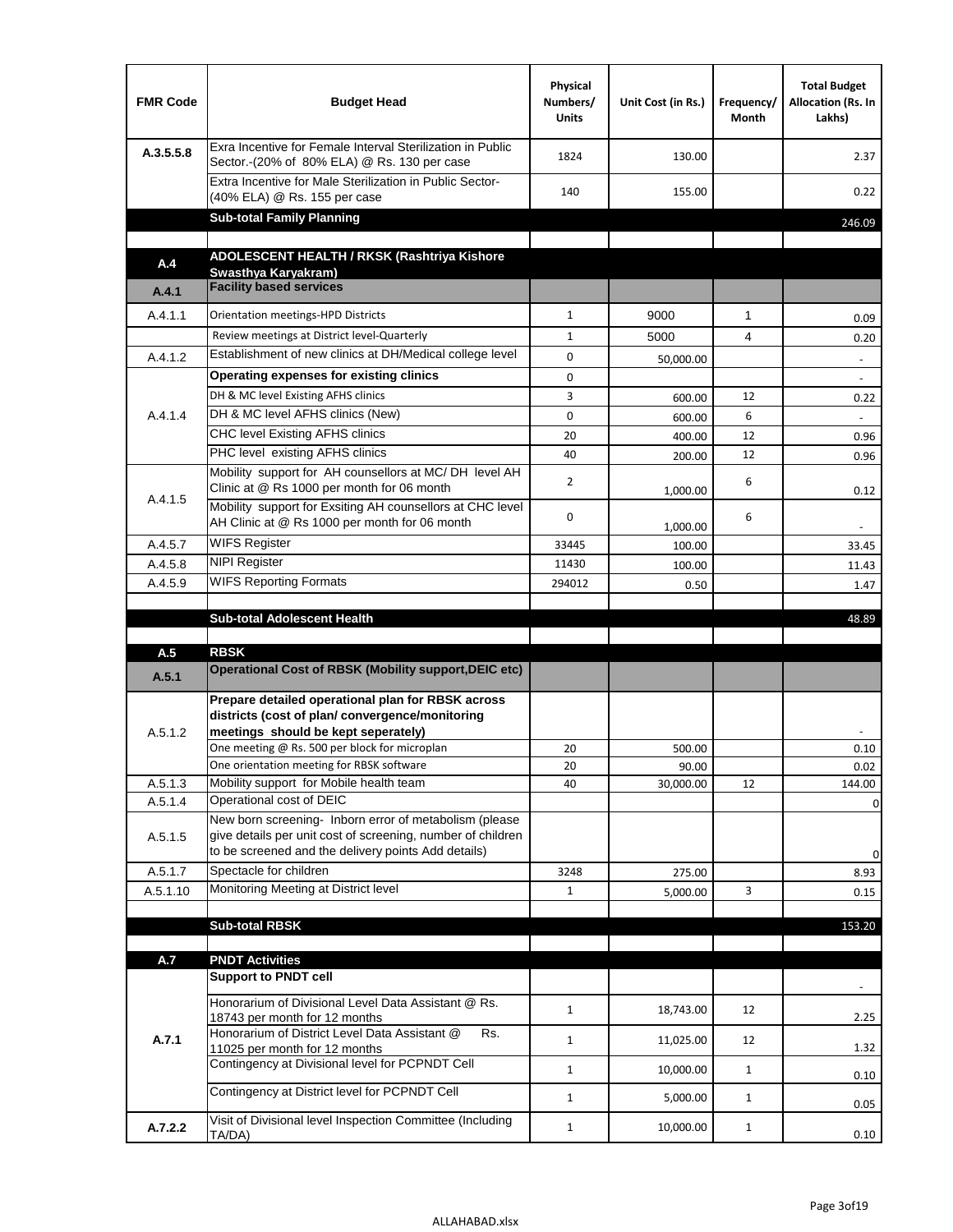| <b>FMR Code</b>      | <b>Budget Head</b>                                                                                                                              | Physical<br>Numbers/<br><b>Units</b> | Unit Cost (in Rs.)     | Frequency/<br><b>Month</b> | <b>Total Budget</b><br><b>Allocation (Rs. In</b><br>Lakhs) |
|----------------------|-------------------------------------------------------------------------------------------------------------------------------------------------|--------------------------------------|------------------------|----------------------------|------------------------------------------------------------|
| A.7.2.5              | Orientation of Member of District advisory Committee at<br><b>Divisional Level</b>                                                              | $\Omega$                             | 200,000.00             | $\mathbf{1}$               | $\qquad \qquad \blacksquare$                               |
| A.7.2.9              | Capacity building of DGCS, CJM, District officers, Nodal<br>Officers, Ultrasound Owners, ASHA and AWWs<br>workshop at Districts and Block level |                                      |                        |                            |                                                            |
|                      | <b>District level</b>                                                                                                                           | $\mathbf{1}$                         | 10,000.00              | 1                          | 0.10                                                       |
|                      | <b>Block level</b>                                                                                                                              | 20                                   | 5,000.00               | $\mathbf{1}$               | 1.00                                                       |
|                      | <b>Sub-total PNDT activities</b>                                                                                                                |                                      |                        |                            | 4.92                                                       |
|                      |                                                                                                                                                 |                                      |                        |                            |                                                            |
| A.8                  | <b>Human Resources</b>                                                                                                                          |                                      |                        |                            |                                                            |
| A.8.1                | <b>Contractual Staff &amp; Services</b>                                                                                                         |                                      |                        |                            |                                                            |
| A.8.1.1<br>A.8.1.1.1 | <b>ANMs, Supervisory Nurses, LHVs</b><br><b>ANMs</b>                                                                                            |                                      |                        |                            |                                                            |
|                      | Honorarium of ANMs (New)                                                                                                                        | 0                                    |                        | 6                          | $\blacksquare$                                             |
| A.8.1.1.1.a          | Honorarium of ANMs (Existing)                                                                                                                   | $\overline{2}$                       | 11,550.00<br>11,550.00 | 12                         | 2.77                                                       |
|                      | Honorarium of ANMs (New)                                                                                                                        | 4                                    | 11,550.00              | 6                          | 2.77                                                       |
| A.8.1.1.1.f          | Honorarium of ANMs (Existing)                                                                                                                   | 168                                  | 11,550.00              | 12                         | 232.85                                                     |
| A.8.1.1.2            | <b>Staff Nurses</b>                                                                                                                             |                                      |                        |                            |                                                            |
| A.8.1.1.2.a          | <b>DH</b>                                                                                                                                       |                                      |                        |                            | $\blacksquare$                                             |
|                      | Honorarium of SNs (New)                                                                                                                         | 0                                    | 19,060.00              | 6                          |                                                            |
| A.8.1.1.2.b          | Honorarium of SNs (Existing)                                                                                                                    | 93                                   | 19,060.00              | 12                         | 212.71                                                     |
|                      | <b>Staff Nurse-NRC</b>                                                                                                                          |                                      |                        |                            | $\overline{\phantom{a}}$                                   |
|                      | Old, SNs @19060/Month for 12 months                                                                                                             | 4                                    | 19,060.00              | 12                         | 9.15                                                       |
|                      | New, SNs @18150 per Month                                                                                                                       | 0                                    | 18,150.00              | 6                          |                                                            |
|                      | <b>Staff Nurse-SNCU</b>                                                                                                                         |                                      |                        |                            |                                                            |
| A.8.1.1.2.f          | Exiting Staff Nurse Honorarium @ Rs.19060/- p.m. for 12<br>months                                                                               | 8                                    | 19,060.00              | 12                         | 18.30                                                      |
|                      | New Staff Nurse Honorarium @ Rs.18150/- p.m. for 6 months                                                                                       | 16                                   | 18,150.00              | 6                          | 17.42                                                      |
|                      | <b>Staff Nurse-NBSU</b>                                                                                                                         |                                      |                        |                            |                                                            |
|                      | Staff Nurse Honorarium @ Rs.18150/- p.m. (For 6 Months)                                                                                         | 9                                    | 18,150.00              | 12                         | 19.60                                                      |
|                      | Human Resource Pediatric Intencive Care unit (PICU)                                                                                             |                                      |                        |                            |                                                            |
| A.8.1.1.2.g          | Staff Nurses Honorarium @ Rs. 18,150 per months for 12<br>months                                                                                | 0                                    | 18,150.00              | 12                         |                                                            |
| A.8.1.2.1            | <b>Laboratory Technicians</b>                                                                                                                   |                                      |                        |                            |                                                            |
| A.8.1.2.1.a          | Honorarium of Laboratory Technician                                                                                                             |                                      |                        |                            | 5.20                                                       |
| A.8.1.3              | <b>Specialists</b>                                                                                                                              |                                      |                        |                            |                                                            |
| A.8.1.3.1.b          | Honorarium of Contractual Gynaecologists/Surgeons                                                                                               | 3                                    | 80,000.00              | 12                         | 28.80                                                      |
| A.8.1.3.3            | Anesthetists                                                                                                                                    |                                      |                        |                            |                                                            |
| A.8.1.3.3.b          | Honorarium of Contractual Anesthetists                                                                                                          | $\mathbf{1}$                         | 80,000.00              | 12                         | 9.60                                                       |
| A.8.1.3.5            | Specialists for CH (Pediatrician etc) in SNCU, NBSU, NRC                                                                                        |                                      |                        |                            |                                                            |
|                      | Existing @ 78650/month for 12 Months                                                                                                            | 0                                    | 78,650.00              | 12                         | $\blacksquare$                                             |
| A.8.1.3.5.d          | New Peadiatrician Honorarium @ Rs.71500/- p.m. for 6<br>months                                                                                  | 3                                    | 71,500.00              | 6                          | 12.87                                                      |
| A.8.1.3.7            | Dental surgeons and dentists                                                                                                                    |                                      |                        |                            |                                                            |
| A.8.1.3.7.a          | Honorarium of Dental Surgen                                                                                                                     |                                      |                        |                            | 0.00                                                       |
| A.8.1.5              | <b>Medical Officers</b>                                                                                                                         |                                      |                        |                            |                                                            |
| A.8.1.5.2            | Honorarium of Medical Officers (New)                                                                                                            | $\overline{2}$                       | 41,580.00              | $\overline{2}$             | 1.66                                                       |
|                      | Honorarium of Medical Officers (Existing)                                                                                                       | 7                                    | 41,580.00              | 12                         | 34.93                                                      |
|                      | MOs for SNCU/ NBSU/NRC etc                                                                                                                      |                                      |                        |                            |                                                            |
| A.8.1.5.6            | Old, MO @41580 per Month                                                                                                                        | $\mathbf{1}$                         | 41,580.00              | 12                         | 4.99                                                       |
|                      | New, Mo@39600 Per Month                                                                                                                         | 0                                    | 39,600.00              | 6                          | $\blacksquare$                                             |
|                      | Human Resource Pediatric Intencive Care unit (PICU)                                                                                             |                                      |                        |                            | ä,                                                         |
|                      | Existing, MO Honorarium @ Rs/41580/ Month for 12 Months                                                                                         | $\mathbf 0$                          | 41,580.00              | 12                         |                                                            |
| A.8.1.5.7            | New, MO Honorarium @ Rs. 39600 / Month for 6 Months                                                                                             | 0                                    | 39,600.00              | 6                          |                                                            |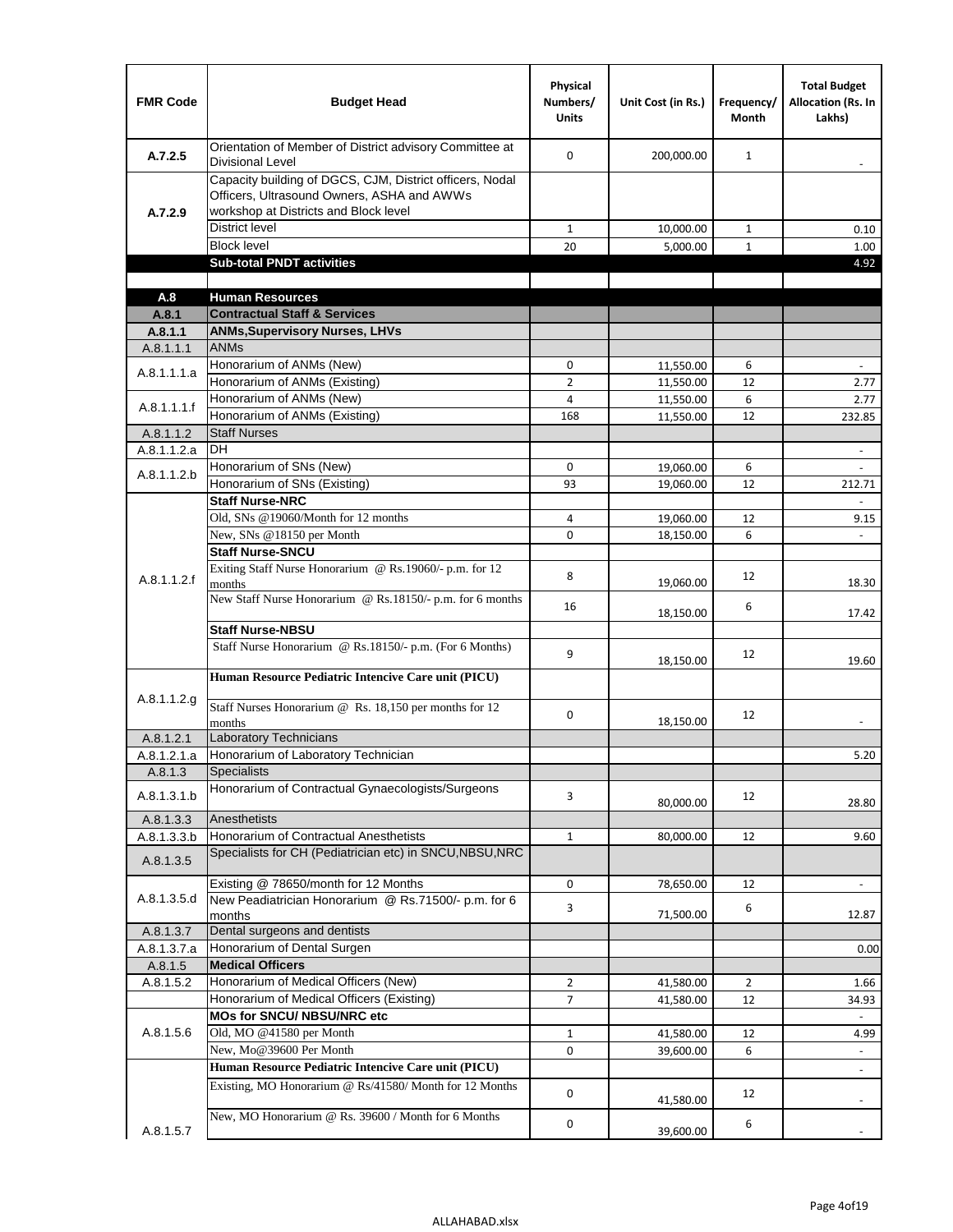| <b>FMR Code</b> | <b>Budget Head</b>                                                   | Physical<br>Numbers/<br><b>Units</b> | Unit Cost (in Rs.) | Frequency/<br>Month | <b>Total Budget</b><br>Allocation (Rs. In<br>Lakhs) |
|-----------------|----------------------------------------------------------------------|--------------------------------------|--------------------|---------------------|-----------------------------------------------------|
|                 | Medical Officer/Training Coordinator, Honorarium at                  |                                      |                    |                     |                                                     |
|                 | <b>Medical College</b><br>Old, Trg. Coord. @41580/month for 12 Month | $\mathbf{1}$                         | 41,580.00          | 12                  | 4.99                                                |
|                 | New, Trg. Coord.@39600/month for 6 Month                             | $\Omega$                             | 39,600.00          | 6                   |                                                     |
| A.8.1.7.2       | Honorarium of X-Ray Technician for 12 months                         |                                      |                    |                     |                                                     |
| A.8.1.7.4       | RBSK teams (Exclusive mobile health team & DEIC<br>Staff)            |                                      |                    |                     |                                                     |
|                 | <b>MOs- AYUSH/MBBS</b>                                               |                                      |                    |                     |                                                     |
|                 | <b>Honoraria Existing MBBS</b>                                       | 15                                   | 41,675.00          | 12                  | 75.02                                               |
|                 | Honoraria New MBBS                                                   | $\overline{2}$                       | 37,800.00          | 6                   | 4.54                                                |
| A.8.1.7.4.1     | Honoraria - BDS                                                      | 3                                    | 40,516.00          | 12                  | 14.59                                               |
|                 | Honoraria - AYUSH (Existing)                                         | 45                                   | 27,783.00          | 12                  | 150.03                                              |
|                 | Honoraria - AYUSH recruited upto March 16                            | 12                                   | 26,460.00          | 12                  | 38.10                                               |
|                 | Honoraria - AYUSH New                                                | 3                                    | 25,200.00          | 6                   | 4.54                                                |
|                 | <b>Staff Nurse</b>                                                   | $\Omega$                             |                    |                     |                                                     |
|                 | Honoraria - Staff Nurse                                              | 39                                   | 19,100.00          | 12                  | 89.39                                               |
| A.8.1.7.4.2     | <b>ANM</b><br>Honoraria - ANMs (Existing)                            |                                      |                    |                     |                                                     |
|                 | Honoraria - ANM (Recruited upto March 16)                            | $\mathbf{1}$                         | 11,576.00          | 12                  | 1.39                                                |
|                 | Honoraria - ANM (New)                                                | 0<br>0                               | 11,025.00          | 12<br>6             | $\overline{\phantom{a}}$                            |
|                 | Paramedical                                                          | $\mathbf 0$                          | 10,500.00          |                     | $\overline{\phantom{a}}$                            |
|                 | Honoraria - Paramedical                                              | 40                                   | 13,753.00          | 12                  | 66.01                                               |
|                 | <b>Pharmacists</b>                                                   | 0                                    |                    |                     |                                                     |
| A.8.1.7.4.3     | Honoraria - Pharmacist (Existing)                                    | $\mathbf 0$                          | 14,884.00          | 12                  | $\overline{\phantom{a}}$                            |
|                 | Honoraria - Pharmacist (Recruited upto March 16)                     | 0                                    | 14,175.00          | 12                  | $\blacksquare$                                      |
|                 | Honoraria - Pharmacist (New)                                         | $\mathbf 0$                          | 13,500.00          | 6                   | $\overline{\phantom{a}}$                            |
|                 | Sub Total RBSK mobile teams                                          | $\Omega$                             |                    |                     | $\blacksquare$                                      |
| A.8.1.7.5       | <b>Others</b>                                                        |                                      |                    |                     |                                                     |
| A.8.1.7.5.1     | Honorarium of RMNCH/FP Counselors @ Rs.10760/- for                   | 17                                   | 10,760.00          | 12                  | 21.95                                               |
|                 | 12 months                                                            |                                      |                    |                     |                                                     |
|                 | <b>Adolescent Health counselors</b>                                  |                                      |                    |                     | $\blacksquare$                                      |
|                 | AH counselors at DH level (1st & 2nd phase)                          | 2                                    | 13,891.00          | 12                  | 3.33                                                |
| A.8.1.7.5.2     | AH counselors DH level of 3nd phase                                  | $\mathbf 0$                          | 13,230.00          | 12                  | $\blacksquare$                                      |
|                 | AH counselors at DH/MC level (New)<br>AH counsellors at CHC level    | $\mathbf{1}$                         | 12,600.00          | 12                  | 1.51                                                |
|                 | <b>Nutriionist</b>                                                   | 0                                    | 13,230.00          | 6                   | $\Box$                                              |
| A.8.1.7.5.4     | Old, Nutrist. @17325 per Month for 12 months                         | 0<br>$\mathbf{1}$                    | 17,325.00          | 12                  | $\blacksquare$<br>2.08                              |
|                 | New, Nutrist. $@16500$ per Month for 6 months                        | 0                                    | 16,500.00          | 6                   | $\overline{\phantom{a}}$                            |
|                 | <b>HR for Cold Chain</b>                                             | 0                                    |                    |                     | $\overline{\phantom{a}}$                            |
|                 | Hononarium of Cold Chain Handlers at Division level                  |                                      |                    |                     |                                                     |
|                 |                                                                      | 1                                    | 11,430.00          | 12                  | 1.37                                                |
|                 | Hononarium of Cold Chain Handlers at District level                  | 1                                    | 11,430.00          | 12                  | 1.37                                                |
|                 | Hononarium of Technician (Refeigator Machenic) at                    | 0                                    | 19,060.00          | 12                  |                                                     |
|                 | <b>Division level</b>                                                |                                      |                    |                     | $\blacksquare$                                      |
| A.8.1.7.7       | Technician (Refeigator Machenic) at District level                   | 0                                    | 19,060.00          | 12                  | $\blacksquare$                                      |
|                 | Honararium of Vaccince Strore Keeper at Division level               | 0                                    | 25,410.00          | 12                  | $\overline{\phantom{a}}$                            |
|                 | Honararium of Vaccince Van Driver at Division level                  | 0                                    | 19,060.00          | 12                  | $\overline{\phantom{a}}$                            |
|                 | HR for Blood Bank Storage/Unit                                       |                                      |                    |                     |                                                     |
|                 | Man Power Support at 89 Blood Banks                                  |                                      |                    |                     | 45.92                                               |
|                 | Man Power Support at 118 Blood Storage Centre                        |                                      |                    |                     | 9.60                                                |
|                 | Manpower support of 18 BCTV                                          |                                      |                    |                     | 14.17                                               |
| A.8.1.7.8       | Staff for Training Institutes/ SIHFW/ Nursing Training               |                                      |                    |                     | 28.35                                               |
|                 | Incentive/ Awards etc. to SN, ANMs etc.                              |                                      |                    |                     |                                                     |
|                 | SBA Trained ANMs at L1 SCs from 6th delivery every month             | 4500                                 | 300.00             |                     | 13.50                                               |
|                 | SBA Trained ANMs/SNs at APHCs/PHCs starting from 16th                | 300                                  |                    |                     |                                                     |
| A.8.1.8         | Delivery every month                                                 |                                      | 300.00             |                     | 0.90                                                |
|                 | SBA Trained ANMs/SNs at Non FRU CHCs/BPHCs starting from             | 3000                                 |                    |                     |                                                     |
|                 | 51st Delivery every month                                            |                                      | 300.00             |                     | 9.00                                                |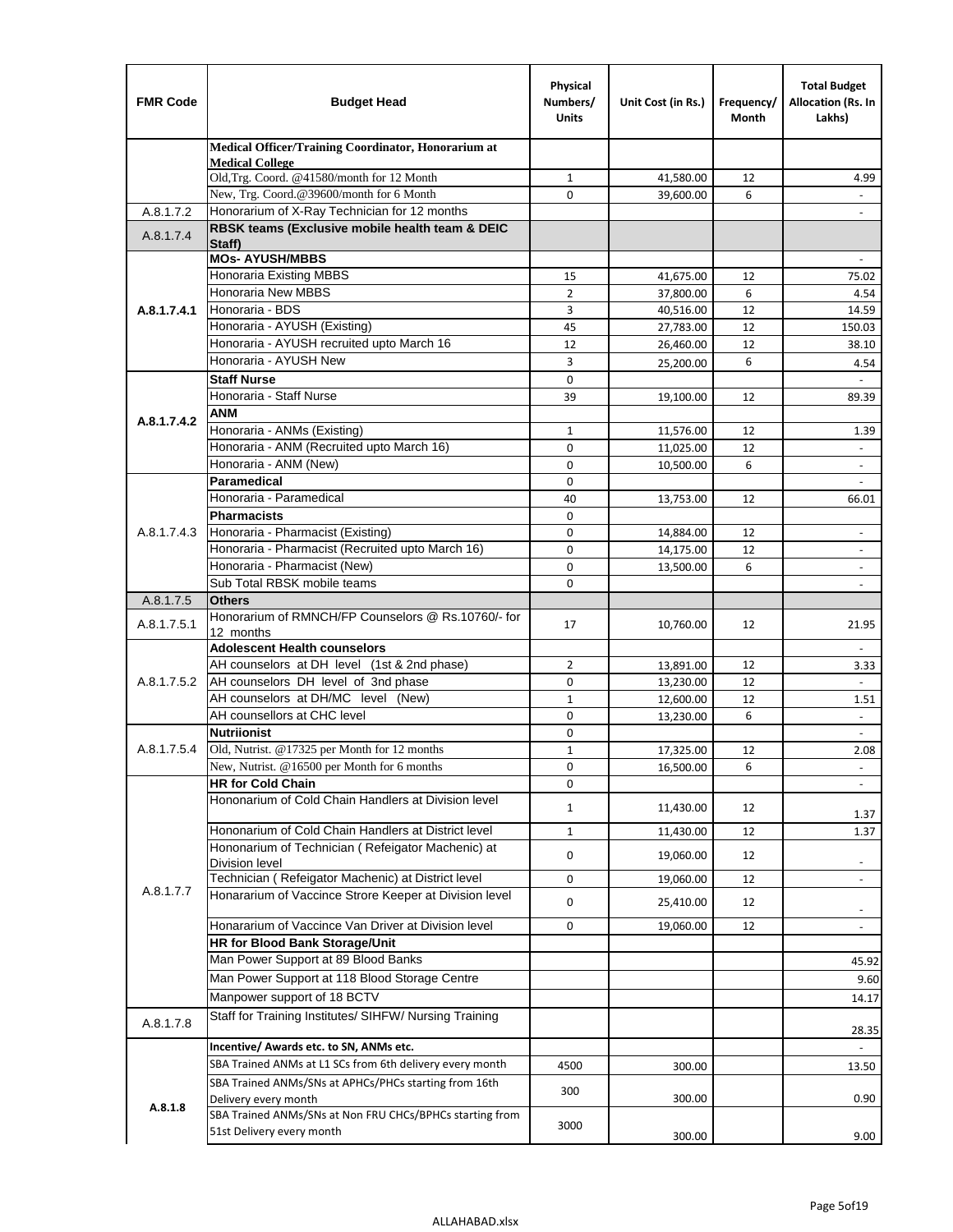| <b>FMR Code</b>  | <b>Budget Head</b>                                                                                      | Physical<br>Numbers/<br><b>Units</b> | Unit Cost (in Rs.)   | Frequency/<br>Month | <b>Total Budget</b><br>Allocation (Rs. In<br>Lakhs) |
|------------------|---------------------------------------------------------------------------------------------------------|--------------------------------------|----------------------|---------------------|-----------------------------------------------------|
|                  | Incentives for EMOC teams at below District level starting from<br>6th CS every month @Rs 3000/CS       | 650                                  | 3,000.00             |                     | 19.50                                               |
| A.8.1.9          | Honorarium of Data Entry Operator at DH                                                                 |                                      |                      |                     | 2.75                                                |
| A.8.1.10         | <b>Other Incentives Schemes (PI.Specify)</b>                                                            |                                      |                      |                     |                                                     |
| A.8.1.10.1       | Fixed difficult area Incentive                                                                          | $\mathbf 0$                          |                      |                     |                                                     |
| A.8.1.10.2       | FRU Operationalization for Gynae & anaesthetist<br>specialist on call from govt sector for NHPDs & HPDs | 120                                  | 3,000.00             |                     | 3.60                                                |
| A.8.1.10.3       | FRU Operationalization Gynaecologists specialist on call<br>for NHPDs & HPDs                            | 60                                   | 4,500.00             |                     | 2.70                                                |
| A.8.1.10.4       | FRU Operationalization anaesthetist specialist on call for<br><b>NHPDs &amp; HPDs</b>                   | 120                                  | 3,000.00             |                     | 3.60                                                |
| A.8.1.10.5       | Performance based Incentives to RMNCH+A Counsellors<br>in Family Planning @ Rs.50/ client               | 500                                  | 50.00                |                     | 0.25                                                |
| A.8.1.11         | <b>Support Staff for Health Facilities</b>                                                              |                                      |                      |                     |                                                     |
|                  | <b>HR-NRC</b>                                                                                           |                                      |                      |                     | $\qquad \qquad \blacksquare$                        |
|                  | Cook                                                                                                    |                                      |                      |                     |                                                     |
|                  | Old, Cook @7500 per Month for 12 months                                                                 | $\mathbf{1}$                         | 7,500.00             | 12                  | 0.90                                                |
|                  | New, Cook @7500 per Month for 6 months                                                                  | 0                                    | 7,500.00             | 6                   | $\Box$                                              |
|                  | <b>Care Taker</b>                                                                                       |                                      |                      |                     |                                                     |
|                  | Old, Caretaker @6400 per Month for 12 months<br>New, Caretaker @6400 per Month for 6 months             | $\mathbf{1}$<br>0                    | 6,400.00             | 12<br>6             | 0.77<br>÷,                                          |
|                  | <b>Cleaner</b>                                                                                          |                                      | 6,400.00             |                     |                                                     |
|                  | Old, Cleaner @6400 per Month for 12 months                                                              | $\mathbf{1}$                         |                      | 12                  |                                                     |
|                  | New, Cleaner @6400 per Month for 6 months                                                               | $\mathbf 0$                          | 6,400.00<br>6,400.00 | 6                   | 0.77                                                |
|                  | <b>HR-SNCU</b>                                                                                          |                                      |                      |                     |                                                     |
| A.8.1.11.f       | Cleaner/ Ward Ayah/Security Guard                                                                       |                                      |                      |                     |                                                     |
|                  | Existing CL/WA Honorarium @ Rs. 6400/monty for 12<br>months                                             | 4                                    | 6,400.00             | 12                  | 3.07                                                |
|                  | New CL/WA/SG Honorarium @ Rs. 6400/month for 6<br>month                                                 | 14                                   | 6,400.00             | 6                   | 5.38                                                |
|                  | <b>Data Entry Oprator</b>                                                                               |                                      |                      |                     |                                                     |
|                  | old DEO Honorarium @ Rs.12000/- p.m. for 12 months                                                      | $\mathbf{1}$                         | 12,000.00            | 12                  | 1.44                                                |
|                  | New DEO Honorarium @ Rs.12000/- p.m. for 6 months                                                       | $\mathbf{1}$                         | 12,000.00            | 6                   | 0.72                                                |
|                  | Human Resource Pediatric Intencive Care unit (PICU)                                                     |                                      |                      |                     |                                                     |
|                  | Ward Aaya/Sweeper Honorarium @ Rs. 6400/Month for 6                                                     |                                      |                      |                     |                                                     |
|                  | months                                                                                                  | 0                                    | 6,400.00             | 6                   |                                                     |
|                  | Sub-total HR                                                                                            |                                      |                      |                     | 1,260.72                                            |
|                  |                                                                                                         |                                      |                      |                     |                                                     |
| A.9              | <b>TRAINING</b><br>Skill lab                                                                            |                                      |                      |                     |                                                     |
| A.9.1<br>A.9.1.3 | Training Motivation and follow up visit                                                                 |                                      |                      |                     | $\mathbf 0$                                         |
| A.9.3            | <b>Maternal Health Training</b>                                                                         |                                      |                      |                     |                                                     |
| A.9.3.1.4        | Training of ANMs / LHVs in SBA                                                                          |                                      |                      |                     | 17.99                                               |
| A.9.3.7          | Other maternal health training (please specify)                                                         |                                      |                      |                     |                                                     |
| A.9.3.7.1        | MDR training of District and Block level officials                                                      | 6                                    | 22,950.00            |                     | 1.38                                                |
| A.9.3.7.5        | ANM Training on new ANC guidelines and HRPs                                                             |                                      |                      |                     |                                                     |
|                  | District level                                                                                          | 4                                    | 29,300.00            |                     | 1.17                                                |
|                  | <b>Block Level</b>                                                                                      | 20                                   | 31,050.00            |                     | 6.21                                                |
| A.9.10           | <b>Training (Nursing)</b>                                                                               |                                      |                      |                     |                                                     |
| A.9.10.1         | Strengthening of Existing Training Institutions/Nursing School<br>excluding infrastructure and HR.      | $\mathbf{1}$                         | 4,300,000.00         |                     | 43.00                                               |
| A.9.10.2         | New Training Institutions/School                                                                        | $\mathbf{1}$                         | 152,000.00           |                     | 1.52                                                |
|                  | <b>National Dewarming Day</b>                                                                           |                                      |                      |                     |                                                     |
| A.9.11.3         | Orientaion meeting-District level                                                                       | 1                                    | 5000                 | $\overline{2}$      | 0.10                                                |
|                  | Orientaion meeting-Block level                                                                          | 20                                   | 7500                 | $\overline{2}$      | 3.00                                                |
| A.9.12           | <b>RBSK training</b>                                                                                    |                                      |                      |                     |                                                     |
| A.9.12.1         | RBSK Training -Training of Mobile health team -<br>technical and managerial (5 days)                    |                                      |                      |                     | 40.68                                               |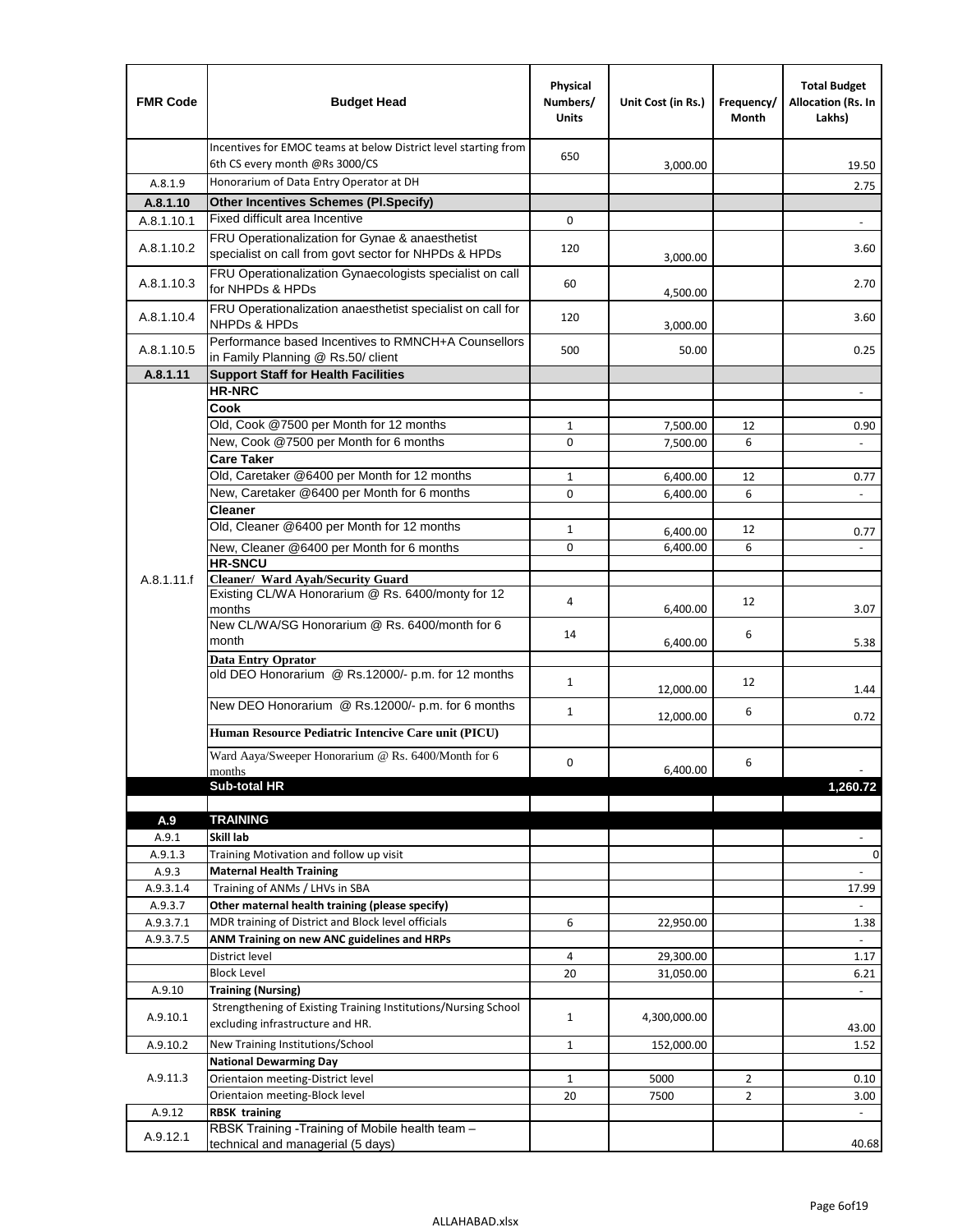| <b>FMR Code</b>                   | <b>Budget Head</b>                                                                           | Physical<br>Numbers/<br><b>Units</b> | Unit Cost (in Rs.) | Frequency/<br><b>Month</b> | <b>Total Budget</b><br>Allocation (Rs. In<br>Lakhs) |
|-----------------------------------|----------------------------------------------------------------------------------------------|--------------------------------------|--------------------|----------------------------|-----------------------------------------------------|
|                                   |                                                                                              |                                      |                    |                            | 115.05                                              |
|                                   | <b>Sub-total Training</b>                                                                    |                                      |                    |                            |                                                     |
| A.10                              | <b>PROGRAMME MANAGEMENT</b>                                                                  |                                      |                    |                            |                                                     |
| A.10.2                            | Contractual Staff for DPMSU recruited and in position                                        |                                      |                    |                            |                                                     |
| A.10.2.1                          | District Programme Manager                                                                   | $\mathbf{1}$                         | 39,690.00          | 12                         | 4.76                                                |
| A.10.2.2                          | District Accounts Manager                                                                    | $\mathbf{1}$                         | 32,303.00          | 12                         | 3.88                                                |
| A.10.2.3                          | District Data Manager                                                                        | $\mathbf 1$                          | 22,050.00          | 12                         | 2.65                                                |
| A.10.2.4                          | Consultants/ Programme Officers (Kindly Specify)                                             | 0                                    |                    |                            |                                                     |
|                                   | Honorarium of RKSK Coordinator                                                               | $\mathbf 1$                          | 25,000.00          | 9                          | 2.25                                                |
| A.10.2.5                          | Accountants                                                                                  | $\mathbf 0$                          |                    |                            |                                                     |
| A.10.2.6                          | Data Entry Operators                                                                         | 0                                    |                    |                            | $\sim$                                              |
| A.10.2.7                          | Support Staff (Kindly Specify)                                                               | 1                                    | 8,269.00           | 12                         | 0.99                                                |
| A.10.2.8.1                        | Operational Cost for DPMU unit                                                               | $\mathbf{1}$                         | 89,250.00          | 12                         | 10.71                                               |
| A.10.2.8.5                        | <b>DEIC Managers</b>                                                                         | $\mathbf{1}$                         | 33,000.00          | 10                         | 3.30                                                |
| A.10.3                            | <b>Strengthening of Block PMU</b>                                                            |                                      |                    |                            |                                                     |
| A.10.3.1                          | <b>Block Programme Manager</b>                                                               |                                      |                    |                            | 58.21                                               |
| A.10.3.2                          | <b>Block Accounts Manager</b>                                                                |                                      | 12,128.00          | 12                         | 29.11                                               |
| A.10.3.7.1                        | Operational Cost for BPMU unit                                                               | 20                                   | 15,000.00          | 12                         | 36.00                                               |
| A.10.6                            | <b>Concurrent Audit system</b><br>Monthly Concurrent Audit                                   | $\mathbf{1}$                         | 4,500.00           | 12                         | 0.54                                                |
|                                   | <b>Block Spesific Work</b>                                                                   | 20                                   | 500.00             | 12                         | 1.20                                                |
| A.10.7                            | <b>Mobility Support, Field Visits</b>                                                        |                                      |                    |                            |                                                     |
| A.10.7.2                          | <b>DPMU/District</b>                                                                         | $\overline{2}$                       | 30,000.00          | 12                         | 7.20                                                |
| A.10.7.3                          | <b>BPMU/Block</b>                                                                            | 20                                   | 30,000.00          | 12                         | 72.00                                               |
| A.10.8.1                          | Vehicles for Divisional / AD office                                                          | $\overline{2}$                       | 30,000.00          | 12                         | 7.20                                                |
|                                   |                                                                                              |                                      |                    |                            |                                                     |
|                                   | <b>Sub-total Programme Management</b>                                                        |                                      |                    |                            | 240.00                                              |
|                                   | Total of RMNCH+A                                                                             |                                      |                    |                            | 4,719.87                                            |
|                                   |                                                                                              |                                      |                    |                            |                                                     |
| в                                 | Additionalities under NRHM (Mission Flexible Pool)                                           |                                      |                    |                            |                                                     |
|                                   |                                                                                              |                                      |                    |                            |                                                     |
| <b>B1</b><br>B <sub>1.1.1.3</sub> | <b>ASHA</b>                                                                                  |                                      |                    |                            |                                                     |
|                                   | <b>Supplementary training for ASHAs</b><br>TOT of ASHA Trainer- I round (at RHFWTC)          |                                      |                    |                            |                                                     |
| B1.1.1.3.1                        | Batch cost+Equipment+Module+ Monitoring Visit                                                |                                      |                    |                            | 13.11                                               |
| B1.1.1.3.2                        | TOT of ASHA Trainers -II Round (at RHFWTC)                                                   |                                      |                    |                            | 11.49                                               |
| B1.1.1.4                          | Post training support and supervision                                                        |                                      |                    |                            | $\omega$                                            |
|                                   | Supervision costs by ASHA facilitators<br>(12 months)                                        |                                      |                    |                            | 117.00                                              |
| B1.1.1.4.1                        | Supervision costs by ASHA facilitators<br>(6 months)                                         |                                      |                    |                            |                                                     |
|                                   |                                                                                              |                                      |                    |                            | $\overline{\phantom{a}}$                            |
| B1.1.1.4.2                        | Monthly review Meeting of ASHA Sangini with BCPM                                             |                                      |                    |                            | 3.51                                                |
| B1.1.3                            | Performance Incentive/Other Incentive to ASHAs (if                                           |                                      |                    |                            |                                                     |
| B1.1.3.1                          | any)<br><b>ASHA incentives under Maternal Health</b>                                         |                                      |                    |                            |                                                     |
| B1.1.3.1.2                        | Maternal Death Audit Information                                                             | 536                                  | 200.00             |                            | 1.07                                                |
| B1.1.3.2                          | Incentive to ASHA under Child Health                                                         |                                      |                    |                            |                                                     |
| B1.1.3.2.1                        | Incentive for Home Based Newborn Care programme                                              | 94860                                | 250.00             |                            | 237.15                                              |
| B1.1.3.2.4                        | Incentive for referral of SAM cases to NRC @ Rs.50/Case                                      | 240                                  | 50.00              |                            | 0.12                                                |
| B1.1.3.2.5                        | Incentive for follow up of discharge of SAM children from<br>NRCs @ Rs. 100/ for 4 Follow up | 240                                  | 100.00             |                            | 0.24                                                |
| B1.1.3.3                          | ASHA Incentives under family planning (ESB/ PPIUCD/<br>Others)                               |                                      |                    |                            |                                                     |
| B1.1.3.3.1                        | ASHA PPIUCD incentive for accompanying the client for<br>PPIUCD insertion                    | 3970                                 | 150.00             |                            | 5.96                                                |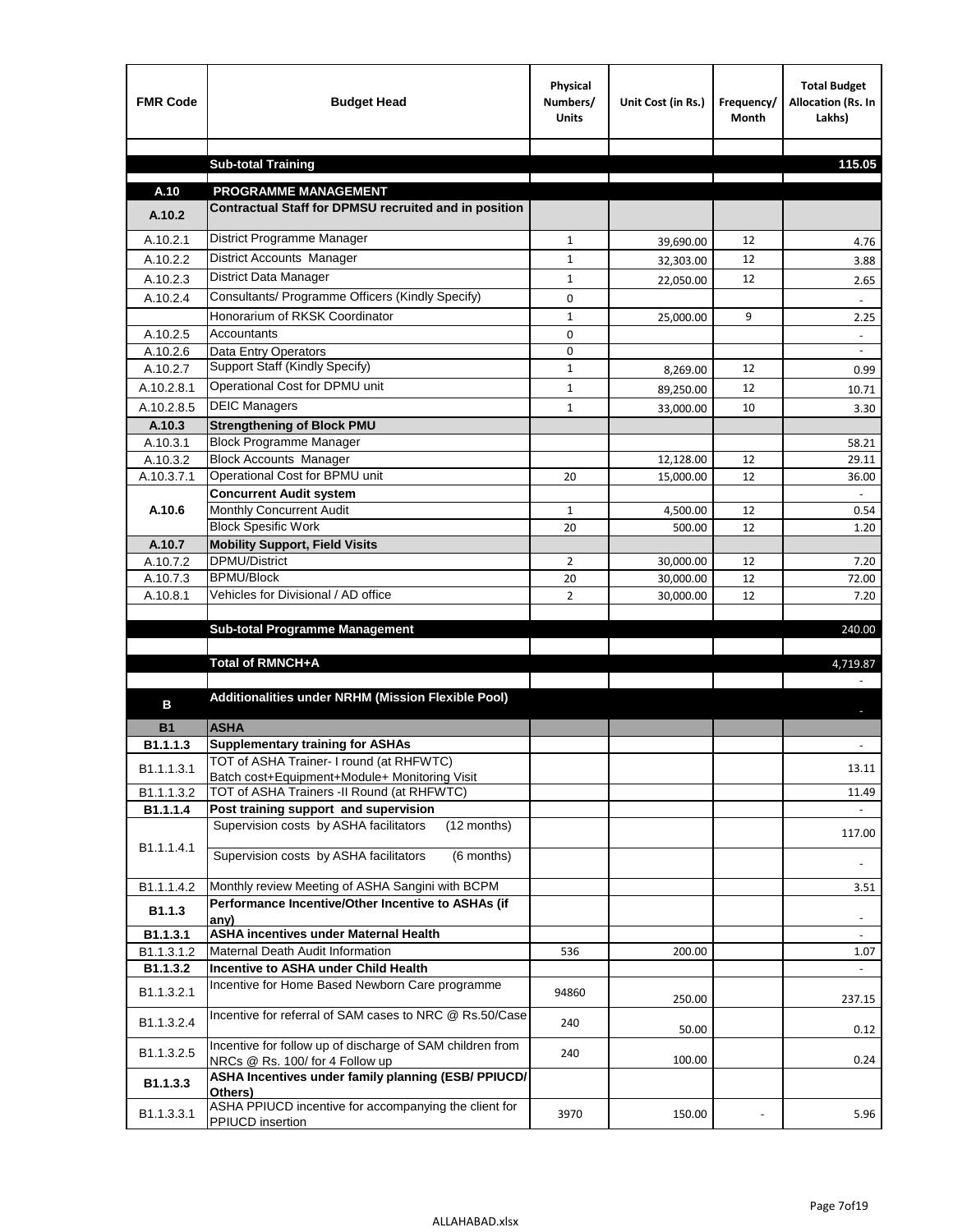| <b>FMR Code</b>            | <b>Budget Head</b>                                                                                                                                                    | Physical<br>Numbers/<br><b>Units</b> | Unit Cost (in Rs.) | Frequency/<br>Month | <b>Total Budget</b><br><b>Allocation (Rs. In</b><br>Lakhs) |
|----------------------------|-----------------------------------------------------------------------------------------------------------------------------------------------------------------------|--------------------------------------|--------------------|---------------------|------------------------------------------------------------|
|                            | ASHA incentive under ESB scheme for promoting<br>spacing of births @ 500/- per ASHA/client                                                                            | 578                                  | 500.00             |                     | 2.89                                                       |
| B <sub>1.1</sub> , 3, 3, 2 | Spacing for 2 years after marriage @ 500/- per<br>ASHA/client                                                                                                         | 594                                  | 500.00             |                     | 2.97                                                       |
| B1.1.3.3.3                 | ASHA Incentive under ESB scheme for promoting<br>adoption of limiting method upto two children @ Rs. 1000<br>per client                                               | 712                                  | 1,000.00           |                     | 7.12                                                       |
| B1.1.3.6                   | <b>ASHA Incentives (other)</b>                                                                                                                                        |                                      |                    |                     |                                                            |
| B <sub>1.1</sub> , 3, 5, 3 | ASHA incentive for NDD for 2 round                                                                                                                                    | 4371                                 | 100.00             | $\overline{2}$      | 8.74                                                       |
| B <sub>1.1</sub> .3.6.1    | Amount to be released for 12 months for Routine<br>activities (4 month incentive for ASHAs those are yet to<br>be placed)                                             |                                      |                    |                     | 463.72                                                     |
| B1.1.3.6.4                 | Incentive to ASHA Facilitator (12 Months)                                                                                                                             |                                      |                    |                     | 7.02                                                       |
| B <sub>1.1</sub> .3.6.5    | Reimbursement of travel expenses for accompanying a<br>woman to facility for surgical abortion (MVA/EVA) @<br>Rs.150/-per case                                        | 600                                  | 150.00             |                     | 0.90                                                       |
| B <sub>1.1</sub> .3.6.6    | Reimbursement of travel expenses for accompanying a<br>woman to facility for medical abortion (MMA) @ Rs.225/-<br>per case                                            | 600                                  | 225.00             |                     | 1.35                                                       |
| B1.1.3.6.9                 | ASHA Torch (NO. of ASHA +AF) @ Rs. 262.20                                                                                                                             |                                      |                    |                     | 11.97                                                      |
| B1.1.3.7                   | Other (support provisions to ASHA such as uniform,<br>diary, ASHA Ghar etc)                                                                                           |                                      |                    |                     |                                                            |
| B <sub>1.1</sub> .3.7.2    | ASHA Payment Voucher, Payment Register and VHIR<br>1.@ Rs. 25/ASHA, 2.@Rs.50/AF, 3.@Rs.150/block for<br>ASHa master payment register,<br>4. @Rs.174.5/ASHA/B1.1.3.7.2 |                                      |                    |                     | 8.85                                                       |
| B <sub>1.1</sub> , 3.7.4   | ASHA SAREE (TA/DA for Attending monthly meeting) No.<br>of ASHA+AF @ Rs.450                                                                                           |                                      |                    |                     | 20.55                                                      |
| B1.1.5.1                   | Honorarium of Regional Coordinator                                                                                                                                    |                                      |                    |                     | 2.10                                                       |
| B <sub>1.1.5.2</sub>       | Honararium of District Community Process Manager                                                                                                                      | $\mathbf{1}$                         | 32,303.00          | 12                  | 3.88                                                       |
| B1.1.5.3                   | Honararium of Block Community Process Manager                                                                                                                         | 20                                   | 12,000.00          | 12                  | 28.80                                                      |
|                            | Mobility cost for ARC/AMG                                                                                                                                             |                                      |                    |                     | 2.40                                                       |
| B <sub>1.1.5.4</sub>       | AMG cost                                                                                                                                                              | $\mathbf{1}$                         | 10,000.00          | $\mathbf{1}$        | 0.10                                                       |
|                            | Quarterly BCPM meeting at Divisional Head Quarter @                                                                                                                   |                                      |                    |                     | 1.16                                                       |
|                            | rs. 500/BCPM/atr.                                                                                                                                                     |                                      |                    |                     |                                                            |
|                            | <b>Sub Total of ASHA</b>                                                                                                                                              |                                      |                    |                     | 964.16431                                                  |
|                            |                                                                                                                                                                       |                                      |                    |                     |                                                            |
| B.2                        | <b>Untied Fund</b>                                                                                                                                                    |                                      |                    |                     |                                                            |
| B <sub>2.3</sub>           | <b>CHCs</b>                                                                                                                                                           |                                      |                    |                     | 48.85                                                      |
| B <sub>2.4</sub>           | <b>PHCs</b>                                                                                                                                                           |                                      |                    |                     | 52.03                                                      |
|                            | <b>Sub Total of Untied Fund</b>                                                                                                                                       |                                      |                    |                     | 100.88252                                                  |
| <b>B9</b>                  | <b>Mainstreaming of AYUSH</b>                                                                                                                                         |                                      |                    |                     |                                                            |
| B.9.1                      | Medical Officers at CHCs/ PHCs (Only AYUSH)                                                                                                                           |                                      |                    |                     |                                                            |
| B.9.1.1                    | <b>DH</b>                                                                                                                                                             | 3                                    | 29,106.00          | 12                  | 10.48                                                      |
| B.9.1.2                    | <b>FRUs</b>                                                                                                                                                           | 8                                    | 29,106.00          | 12                  | 27.94                                                      |
| B.9.1.3                    | Non FRU SDH/ CHC                                                                                                                                                      | 22                                   | 29,106.00          | 12                  | 76.84                                                      |
| B.9.1.4                    | 24 X 7 PHC                                                                                                                                                            | 8                                    | 29,106.00          | 12                  | 27.94                                                      |
| B.9.1.5                    | Non-24 X 7 PHCs/ APHCs                                                                                                                                                | 4                                    | 29,106.00          | 12                  | 13.97                                                      |
| <b>B.9.2</b>               | Other Staff Nurses and Supervisory Nurses/ AYUSH<br>pharmacists (Only AYUSH)                                                                                          |                                      |                    |                     |                                                            |
| B.9.2.1                    | DH                                                                                                                                                                    | $\mathbf{1}$                         | 10,914.75          | 12                  | 1.31                                                       |
| B.9.2.2                    | <b>FRUs</b>                                                                                                                                                           | 4                                    | 10,914.75          | 12                  | 5.24                                                       |
| B.9.2.3                    | Non FRU SDH/ CHC                                                                                                                                                      | 5                                    | 10,914.75          | 12                  | 6.55                                                       |
| B.9.2.4                    | 24 X 7 PHC                                                                                                                                                            | $\mathbf{1}$                         | 10,914.75          | 12                  | 1.31                                                       |
| B.9.2.5                    | Non-24 X 7 PHCs                                                                                                                                                       | 0                                    | 10,914.75          | 12                  |                                                            |
|                            |                                                                                                                                                                       |                                      |                    |                     | $\blacksquare$                                             |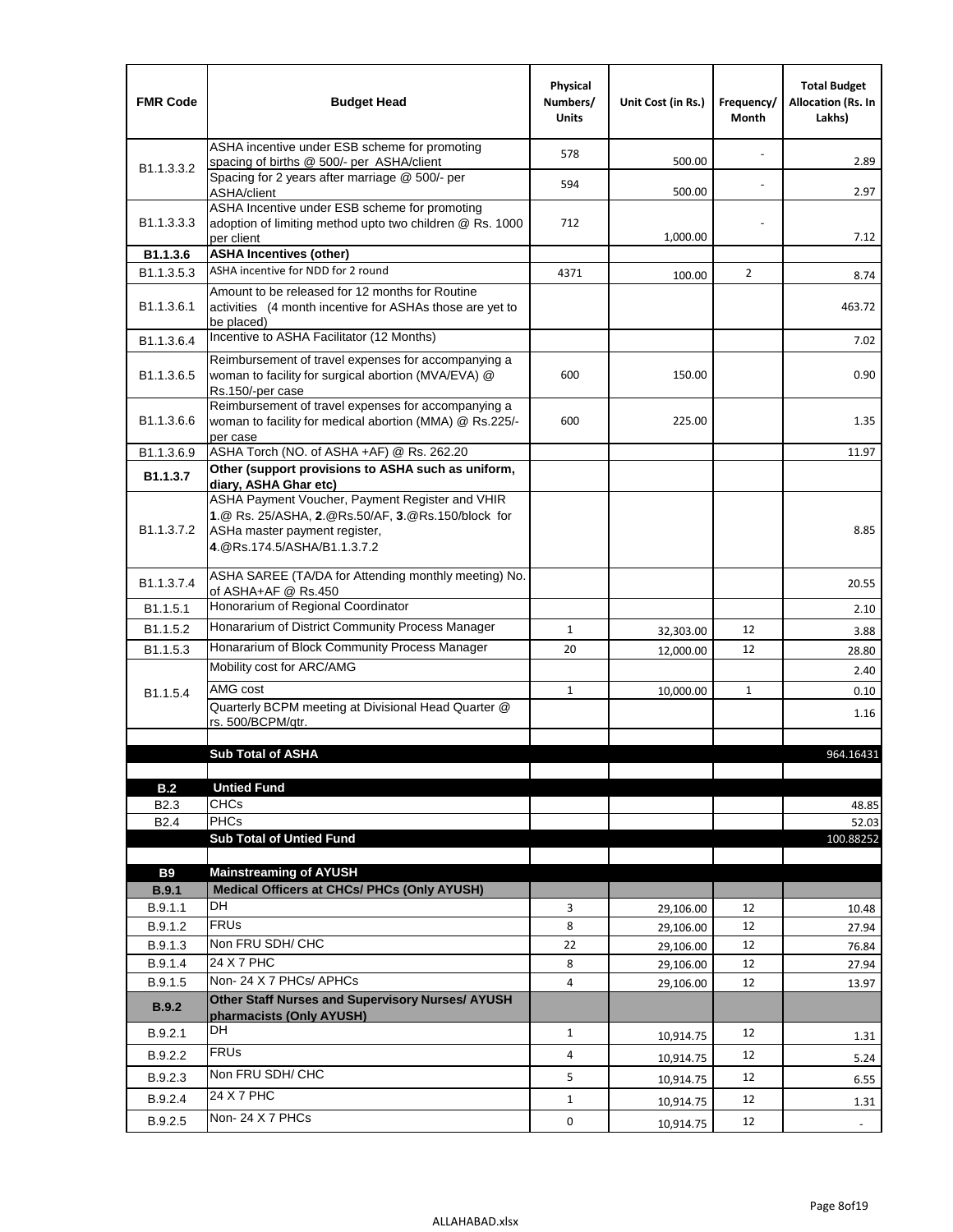| <b>FMR Code</b> | <b>Budget Head</b>                                                                              | Physical<br>Numbers/<br><b>Units</b> | Unit Cost (in Rs.) | Frequency/<br>Month | <b>Total Budget</b><br>Allocation (Rs. In<br>Lakhs) |
|-----------------|-------------------------------------------------------------------------------------------------|--------------------------------------|--------------------|---------------------|-----------------------------------------------------|
|                 | Panchkarma Unit Lokbabdhu Rajnarayna Joint<br><b>Hospital, Lucknow</b>                          |                                      |                    |                     |                                                     |
| B.9.2.6         | Honararium of Panchkarma Technician (1Male and 1<br>Female)                                     | 0                                    | 10,000.00          | 12                  |                                                     |
|                 | Honorarium of Panchkarma Attendent                                                              | $\mathbf 0$                          | 8,000.00           | 12                  |                                                     |
|                 | Lumpsum amount for Sweeper (Safai Karmi)                                                        |                                      |                    |                     | 0                                                   |
| <b>B9.3</b>     | <b>Other Activities (Excluding HR)</b>                                                          |                                      |                    |                     |                                                     |
| B9.3.1          | Contingency AYUSH wings                                                                         | $\mathbf{1}$                         | 20,000.00          |                     | 0.20                                                |
| B9.3.3          | Establishment of Panchkarma Unit                                                                |                                      |                    |                     | $\mathbf 0$                                         |
| B9.3.4          | Construction of AYUSH Wing                                                                      | 0                                    | 3,000,000.00       |                     |                                                     |
|                 |                                                                                                 |                                      |                    |                     |                                                     |
|                 | Sub Total of Mainstreaming of AYUSH                                                             |                                      |                    |                     | 171.78                                              |
| <b>B10</b>      | <b>IEC-BCC NRHM</b>                                                                             |                                      |                    |                     |                                                     |
|                 | <b>Girls Child Day</b>                                                                          |                                      |                    |                     |                                                     |
| B.10.3.5        | <b>Division level</b>                                                                           | $\mathbf{1}$                         | 50,000.00          | 1                   | 0.50                                                |
|                 | <b>Block level</b>                                                                              | 20                                   | 10,000.00          | $\mathbf{1}$        | 2.00                                                |
| <b>B.10.7</b>   | Priniting activities (please specify)                                                           |                                      |                    |                     |                                                     |
| B.10.7.1        | SM booklet @Rs 20.00 for all ANCs<br>MCP card @ Rs 10 for all ANCs                              | 190650<br>190650                     | 20.00<br>10.00     |                     | 38.13<br>19.07                                      |
| <b>B.10.7.4</b> | <b>Other printing</b>                                                                           |                                      |                    |                     |                                                     |
| B.10.7.4.1      | <b>IEC-BCC Material for NDD</b>                                                                 |                                      |                    |                     |                                                     |
|                 | IEC material, poster, banner @ Rs. 14000 per block for 2<br>round                               | 20                                   | 14000              | $\overline{2}$      | 5.60                                                |
|                 | Teaching and community hand bills/pumphlets and check<br>list @ Rs. 14000 per block for 2 round | 20                                   | 14000              | 2                   | 5.60                                                |
|                 | 5 Fipchart per block @ Rs. 200 per Flip chart( one time)                                        | 100                                  | 200                | 1                   | 0.20                                                |
|                 | AWW and Teacher hand out @ Rs. 7 each for 2 round                                               | 10453                                | $\overline{7}$     | 2                   | 1.46                                                |
|                 | ASHA hand out @ Rs. 2 each for 2 round                                                          | 4371                                 | $\overline{2}$     | 2                   | 0.17                                                |
|                 | <b>AFHC cards</b><br>For DH & MC level Existing AFHS clinics                                    | 3                                    |                    | 2000                |                                                     |
| B.10.7.4.2      | For CHC level Existing AFHS clinics                                                             | 20                                   | 0.50<br>0.50       | 2000                | 0.03<br>0.20                                        |
|                 | For PHC level existing AFHS clinics                                                             | 40                                   | 0.50               | 2000                | 0.40                                                |
|                 | AFHC Register (3 register per clinic)                                                           | 192                                  | 150.00             | $\mathbf{1}$        | 0.29                                                |
|                 | Printing of RBSK card and registers                                                             | 0                                    |                    |                     |                                                     |
|                 | MHT Register for AWC<br>MHT Register for School                                                 | 443                                  | 100.00             | $\mathbf{1}$        | 0.44                                                |
|                 | (Class-1 to 12)                                                                                 | 664                                  | 100.00             | $\mathbf{1}$        | 0.66                                                |
| B.10.7.4.3      | RBSK Format (microplan, reporting) @ Rs. 3000/ per                                              | 20                                   |                    | $\mathbf{1}$        |                                                     |
|                 | block<br>RBSK card for children of AWC and School                                               |                                      | 3,000.00           |                     | 0.60                                                |
|                 | AWC (Twice in year)                                                                             | 221544                               | 1.20               |                     | 2.66                                                |
|                 | School (Class 1 to 12)                                                                          | 332072                               | 0.75               |                     | 2.49                                                |
|                 |                                                                                                 |                                      |                    |                     |                                                     |
|                 | <b>Sub Total IEC</b>                                                                            |                                      |                    |                     | 80.51                                               |
| <b>B.11</b>     |                                                                                                 |                                      |                    |                     |                                                     |
| B.11.2.5        | Recurring support of 18 BCTV                                                                    |                                      |                    |                     | 2.51                                                |
|                 |                                                                                                 |                                      |                    |                     |                                                     |
| <b>B14</b>      | Innovations (if any)<br>Religious and Community Leaders Meet @ Rs.                              |                                      |                    |                     |                                                     |
| B14.6           | 10000/District/meeting                                                                          | $\mathbf{1}$                         | 10,000.00          |                     | 0.10                                                |
| B14.11          | Rogi Sahayata Kendra @ Rs. 664200 including 5%<br>increment in HR cost                          |                                      |                    |                     | 39.85                                               |
| B14.12          | AAA Platform - Monitoring & Microplanning meeting for<br>frontline workers                      |                                      |                    |                     | 74.99                                               |
|                 | Nurse Mentor Programme and Establishment of Mini                                                |                                      |                    |                     |                                                     |
|                 | <b>Skill Lab</b>                                                                                |                                      |                    |                     |                                                     |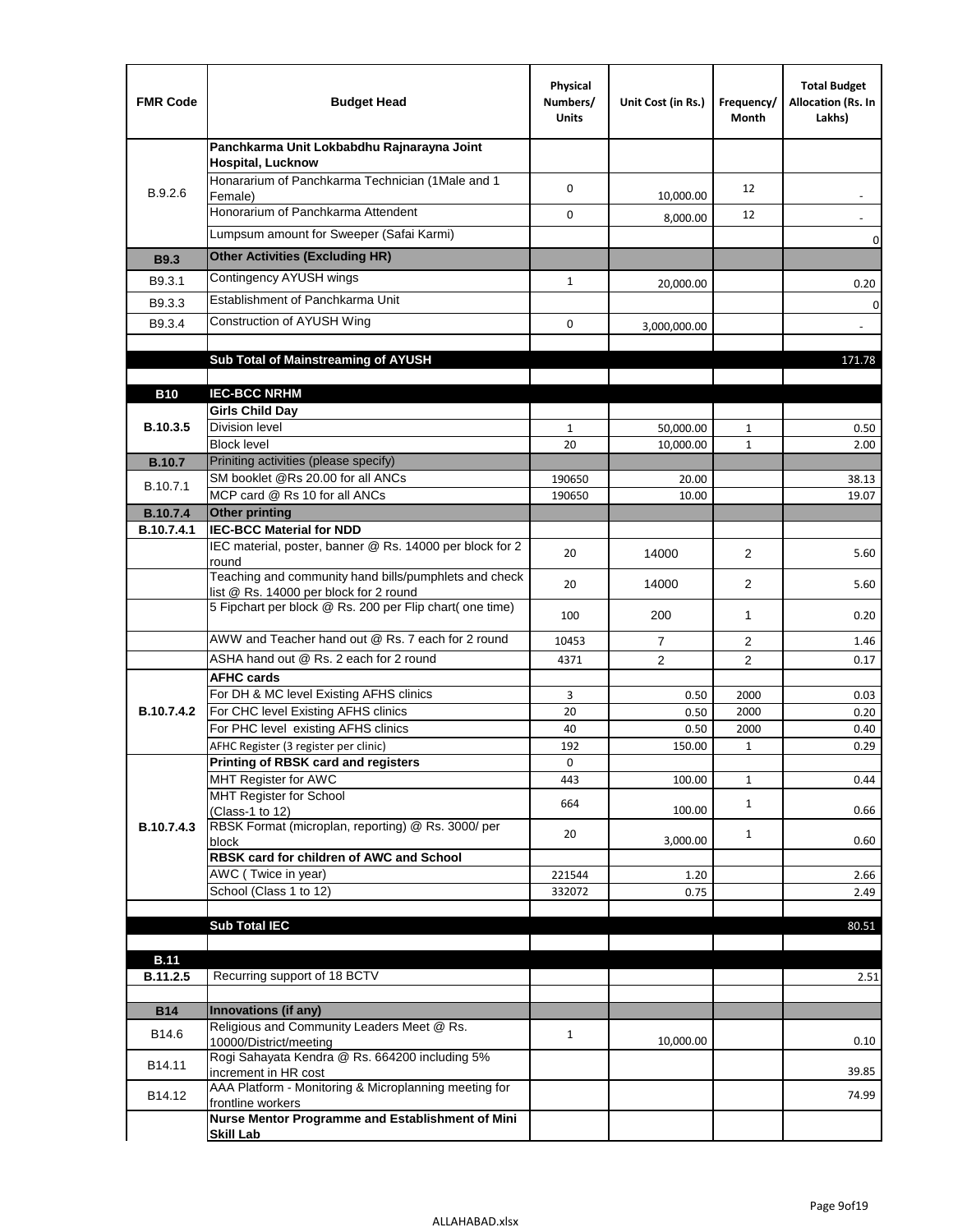| <b>FMR Code</b>   | <b>Budget Head</b>                                                                              | Physical<br>Numbers/<br><b>Units</b> | Unit Cost (in Rs.) | Frequency/<br><b>Month</b> | <b>Total Budget</b><br>Allocation (Rs. In<br>Lakhs) |
|-------------------|-------------------------------------------------------------------------------------------------|--------------------------------------|--------------------|----------------------------|-----------------------------------------------------|
| B14.19            | Honoraium of Naurse Mentor (Existing)                                                           | 2                                    | 38,588.00          | 12                         | 9.26                                                |
|                   | Honoraium of Naurse Mentor for 12 montys (New)                                                  | 0                                    | 36,750.00          | 12                         |                                                     |
|                   | Honoraium of Naurse Mentor fro 10 months (New)                                                  | 0                                    | 36,750.00          | 10                         | $\overline{\phantom{a}}$                            |
| B14.22            | Training Strategy for Village Health and Nutrition Days<br>(VHNDs)                              |                                      |                    |                            | 12.40                                               |
|                   | Free Transport Facilities to PLHIV(People Living with                                           |                                      |                    |                            |                                                     |
| B14.25            | <b>HIV)</b> for treatment                                                                       |                                      |                    |                            |                                                     |
|                   | On ART cost                                                                                     |                                      |                    |                            | 35.47                                               |
|                   | PRE ART Cost                                                                                    |                                      |                    |                            | 15.42                                               |
|                   | <b>KAYAKALP' Award Scheme</b>                                                                   |                                      |                    |                            |                                                     |
|                   | Training for Swachha Bharat Abhiyan<br>Awareness cum Internal Assessors Training Workshop @     |                                      |                    |                            |                                                     |
|                   | Rs. 33000/Disitrict                                                                             |                                      |                    |                            | 0.33                                                |
|                   | District level Hospital Rs. 20000/District                                                      |                                      |                    |                            | 0.20                                                |
|                   | <b>CHC</b> level                                                                                | 5                                    | 15,000.00          |                            | 0.75                                                |
|                   | <b>PHC</b> level                                                                                | $\overline{2}$                       | 6,000.00           |                            | 0.12                                                |
| B14.29            | <b>Internal Assessment</b>                                                                      |                                      |                    |                            |                                                     |
|                   | District level Hospital (Quarterly)                                                             | 5                                    | 2,000.00           | 4                          | 0.40                                                |
|                   | CHC level (Quarterly)                                                                           | 5                                    | 1,000.00           | 4                          | 0.20                                                |
|                   | PHC level (Quarterly)                                                                           | $\overline{2}$                       | 500.00             | 4                          | 0.04                                                |
|                   | <b>Peer Assessment</b>                                                                          |                                      |                    |                            |                                                     |
|                   | <b>District level Hospital</b>                                                                  | 5                                    | 25.000.00          |                            | 1.25                                                |
|                   | <b>CHC</b> level                                                                                | 5                                    | 10,000.00          |                            | 0.50                                                |
|                   | PHC level                                                                                       | $\overline{2}$                       | 5,000.00           |                            | 0.10                                                |
|                   | Matritwa Saptah                                                                                 |                                      |                    |                            |                                                     |
|                   | District level activities @Rs 50000                                                             | $\mathbf{1}$                         | 50,000.00          |                            | 0.50                                                |
|                   | Mobility support @ Rs 17600/block                                                               | 20                                   | 17,600.00          |                            | 3.52                                                |
|                   | Printing of formats, reports and HRP register @ 50/ANM                                          |                                      |                    |                            |                                                     |
| B14.33            |                                                                                                 | 665                                  | 50.00              |                            | 0.33                                                |
|                   | <b>IEC Support</b>                                                                              |                                      |                    |                            |                                                     |
|                   | District level                                                                                  | $\mathbf{1}$                         | 2,500.00           |                            | 0.03                                                |
|                   | <b>Block Level</b>                                                                              | 20                                   | 25,000.00          |                            | 5.00                                                |
|                   | hoarding 5/dist & 1/FRU & 1/block @ Rs. 2000/-                                                  | 31                                   | 2,000.00           |                            | 0.62                                                |
|                   | <b>Gestational Diabetes Mallitius Pilot - 18 districts</b>                                      |                                      |                    |                            |                                                     |
|                   |                                                                                                 |                                      |                    |                            |                                                     |
| B14.34            | Glucometer @ 1 /ANM+2/Block+2 additional                                                        | 705                                  | 3,000.00           |                            | 21.15                                               |
|                   | Procurement of Glucose 75mg, (2*all ANCs+24*5%GDMs)                                             | 610092                               | 25.00              |                            | 152.52                                              |
|                   | Insulin 9 vials *5% ANCs                                                                        | 85797                                | 50.00              |                            | 42.90                                               |
|                   | with syringe (900 units/+18 syringes)<br><b>Misoprost Distribution for Home Deliveries</b>      | 171594                               | 20.00              |                            | 34.32                                               |
|                   | Printing of registers @ Rs50.00 each                                                            |                                      |                    |                            |                                                     |
|                   | Budget for Tab Mesoprostol procurement in Lakh                                                  |                                      |                    |                            | $\overline{\phantom{a}}$                            |
| B14.35            | ASHA Incentive @ Rs.100.00 each case in Lakh                                                    |                                      |                    |                            | $\overline{\phantom{a}}$                            |
|                   | Block level ANM/ ASHAs training @ 23650/ in Lakh                                                |                                      |                    |                            | $\overline{\phantom{a}}$                            |
|                   | District Orientation meeting @Rs 20000, in Lakh                                                 |                                      |                    |                            |                                                     |
|                   | <b>Sub Total Innovation</b>                                                                     |                                      |                    |                            | 452.26                                              |
| <b>B15</b>        | <b>Planning, Implementation and Monitoring</b>                                                  |                                      |                    |                            |                                                     |
| B <sub>15.2</sub> | <b>Quality Assurance</b>                                                                        |                                      |                    |                            |                                                     |
| B15.2.2           | <b>Division Level Human Resource</b>                                                            | 0                                    |                    |                            |                                                     |
|                   | Honorarium of Existing Divisonal Consultant -Quality @                                          |                                      |                    |                            |                                                     |
|                   | Rs. 45000/month for 10 months                                                                   | $\mathbf{1}$                         | 45,000.00          | 10                         | 4.50                                                |
|                   | Honorarium of Vacant Divisonal Consultant -Quality @                                            | 0                                    | 45,000.00          | $\overline{2}$             |                                                     |
|                   | Rs. 45000/month for 2 months                                                                    |                                      |                    |                            |                                                     |
|                   | Honararium of Existing Divisonal Consultant - Public                                            | $\mathbf{1}$                         | 45,000.00          | $\overline{2}$             | 0.90                                                |
|                   | Health @ Rs.45000/PM for 10 Months<br>Honararium of Vacant Divisonal Consultant - Public Health |                                      |                    |                            |                                                     |
|                   | @ Rs.45000/PM for 2 Months                                                                      | 0                                    | 45,000.00          | 10                         | $\blacksquare$                                      |
|                   | Data Entry Operator @Rs 12000/PM for 2 Month ("New                                              | $\mathbf{1}$                         | 12,000.00          | $\overline{2}$             | 0.24                                                |
|                   | Position)                                                                                       |                                      |                    |                            |                                                     |
|                   | <b>District Level Human Resource</b>                                                            |                                      |                    |                            |                                                     |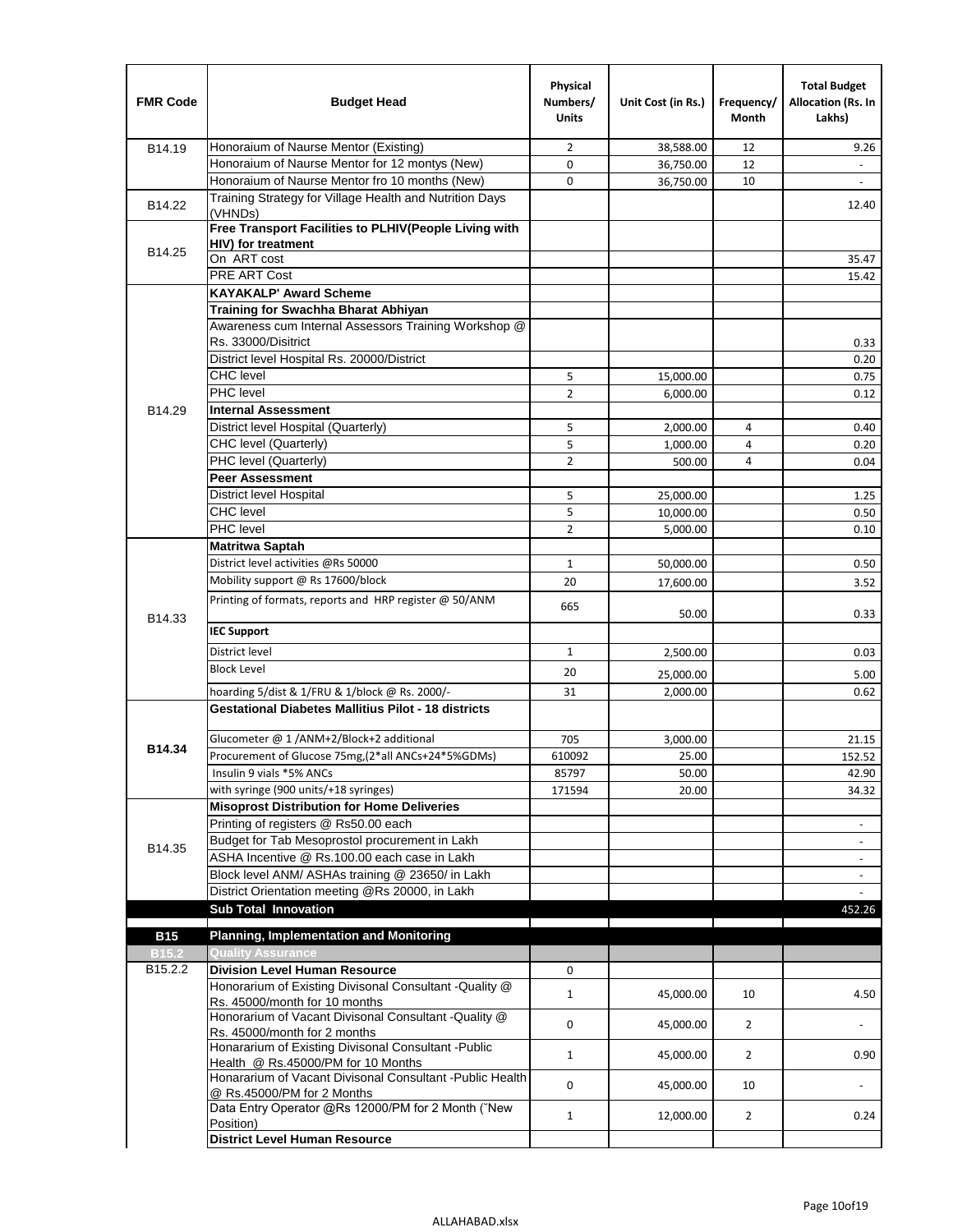| <b>FMR Code</b>        | <b>Budget Head</b>                                                                                | Physical<br>Numbers/<br><b>Units</b> | Unit Cost (in Rs.) | Frequency/<br>Month | <b>Total Budget</b><br>Allocation (Rs. In<br>Lakhs) |
|------------------------|---------------------------------------------------------------------------------------------------|--------------------------------------|--------------------|---------------------|-----------------------------------------------------|
|                        | Honorarium of Existing District Consultant - Quality @ Rs.<br>40000/month for 10 months           | $\mathbf{1}$                         | 40,000.00          | 10                  | 4.00                                                |
|                        | Honorarium of Vacant District Consultant - Quality @ Rs.<br>40000/month for 2 months              | 0                                    | 40,000.00          | $\overline{2}$      |                                                     |
|                        | Honararium of Existing Hospital Quality Manager @<br>Rs.35000/PM for 10 Months                    | 0                                    | 35,000.00          | 10                  |                                                     |
|                        | Honararium of Vacant Hospital Quality Manager @<br>Rs.35000/PM for 2 Months                       | $\mathbf{1}$                         | 35,000.00          | $\overline{2}$      | 0.70                                                |
|                        | Data Entry Operator @ Rs 12000/PM for 2 Month ("New<br>Position)                                  | $\mathbf{1}$                         | 12,000.00          | $\overline{2}$      | 0.24                                                |
| B15.2.4                | <b>Review meetings</b>                                                                            |                                      |                    |                     |                                                     |
| B <sub>15.2</sub> .4.2 | Division                                                                                          | $\overline{2}$                       | 5,000.00           |                     | 0.10                                                |
|                        | <b>District</b>                                                                                   | $\overline{2}$                       | 2,000.00           |                     | 0.04                                                |
| B <sub>15.2.5.2</sub>  | Monitoring and Supportive Supervision Visits-Divisional<br>QUA (10 visits per month) for 6 months | 60                                   | 1,800.00           |                     | 1.08                                                |
|                        | Monitoring and Supportive Supervision Visits-District<br>QUA (10 visits per month) for 6 months   | 60                                   | 1,200.00           |                     | 0.72                                                |
|                        | <b>Office Equipments-District &amp; Division</b>                                                  |                                      |                    |                     |                                                     |
|                        | <b>Division Level</b>                                                                             |                                      |                    |                     |                                                     |
|                        | Office Equipment @ Rs.3.5 Lac/Division                                                            |                                      |                    |                     | $\overline{\phantom{a}}$                            |
| B15.2.5.5              | Operational cost @ Rs.17000/-PM for 10 Month                                                      |                                      |                    |                     | $1.7\,$                                             |
|                        | <b>District Level</b>                                                                             |                                      |                    |                     |                                                     |
|                        | Office Equipment @ Rs.3.5 Lac/District                                                            | 0                                    | 350,000.00         | 1                   | $\sim$                                              |
|                        | Operational cost @ Rs.14000/-PM for 10 Month                                                      | $\mathbf{1}$                         | 14,000.00          | 10                  | 1.40                                                |
| B15.2.5.6              | <b>Operational Cost for District Hospitals</b>                                                    | 0                                    | 2,000.00           |                     | L.                                                  |
|                        | <b>Sub Total Quality Assurance</b>                                                                |                                      |                    |                     | 15.62                                               |
|                        |                                                                                                   |                                      |                    |                     |                                                     |
| B15.3<br>B15.3.1       | <b>Monitoring and Evaluation</b><br><b>HMIS</b>                                                   |                                      |                    |                     |                                                     |
| B15.3.1.2              | Data Entry Operators at Block level                                                               |                                      |                    |                     | 30.56                                               |
| B15.3.1.3.1            | HR and Infrastructure for 100% service updation on<br><b>HMIS/MCTS Portal</b>                     |                                      |                    |                     | 7.22                                                |
| B15.3.1.5.2            | Mobility Support for HMIS & MCTS at District level                                                |                                      |                    |                     | 0.72                                                |
| B15.3.1.6              | Printing of HMIS Formats                                                                          |                                      |                    |                     | 1.09                                                |
| B15.3.2.2              | Printing of MCTS follow-up formats/ services due list/ work<br>plan                               |                                      |                    |                     | 1.54                                                |
| B15.3.2.7              | Internet Connectivity through LAN / data card                                                     |                                      |                    |                     | 1.76                                                |
| B15.3.2.8              | Procurement & Installation of VSAT (Capex)                                                        |                                      |                    |                     | 2.94                                                |
| B15.3.2.12             | Other office expenditure                                                                          |                                      |                    |                     | 3.96                                                |
| B15.3.2.13             | Printing of RCH Registers                                                                         |                                      |                    |                     | 0.86                                                |
|                        | <b>Sub Total of HMIS</b>                                                                          |                                      |                    |                     | 50.65                                               |
| <b>B.16</b>            | <b>PROCUREMENT</b>                                                                                |                                      |                    |                     |                                                     |
| B16.1                  | <b>Procurement of Equipment</b>                                                                   |                                      |                    |                     |                                                     |
|                        | <b>Equipments for Blood Banks/ BSUs</b>                                                           |                                      |                    |                     |                                                     |
| B16.1.1.1              | Equipments For Blood banks/ BCSUs                                                                 |                                      |                    |                     | 0.3                                                 |
|                        | <b>Equipments For BSUs</b>                                                                        |                                      |                    |                     | 7.3                                                 |
| B16.1.2                | Procurement of equipment: CH<br>Procurement of NRC Computer/Printer/UPS/Data Card @               |                                      |                    |                     |                                                     |
| B16.1.2.7              | Rs. 60000/NRC                                                                                     | $\mathbf{1}$                         | 60,000.00          | 0                   | 0.60                                                |
| B16.1.2.8              | Procurement of Computer/Printer/UPS/Data Card -SNCUs                                              |                                      |                    |                     |                                                     |
|                        | for VJB Female Hospital Lucknow<br>Procurement of Equipments for SNCUs for VAB Female             |                                      |                    |                     | $\pmb{0}$                                           |
| B16.1.2.9              | Hospital lucknow                                                                                  |                                      |                    |                     | $\pmb{0}$                                           |
| B16.1.6                | <b>Equipments for RKSK &amp; RBSK</b>                                                             |                                      |                    |                     |                                                     |
| B16.1.6.1              | <b>Equipments for AFHCs</b>                                                                       | 0                                    | 7,000.00           | $\mathbf{1}$        |                                                     |
|                        | <b>Equipment for Mobile health teams</b>                                                          | 0                                    |                    |                     |                                                     |
| B16.1.6.3.1            | No. of Vision Chart                                                                               | 80                                   |                    |                     |                                                     |
| *                      | (2 chart per team)<br>No. of weighing scale (1 per team)                                          | 40                                   | 700<br>1000        |                     | 0.56<br>0.40                                        |
|                        | No. of height scale standing (1 per team)                                                         | 40                                   | 10000              |                     | 4.00                                                |
| <b>B.16.2</b>          | <b>Procurement of Drugs</b>                                                                       |                                      |                    |                     |                                                     |
| B.16.2.2.2             | Procurement of drugs under child health (Vitamin A for                                            | 30648                                | 58.00              |                     | 17.78                                               |
|                        | BSPM) No. of Bottles                                                                              |                                      |                    |                     |                                                     |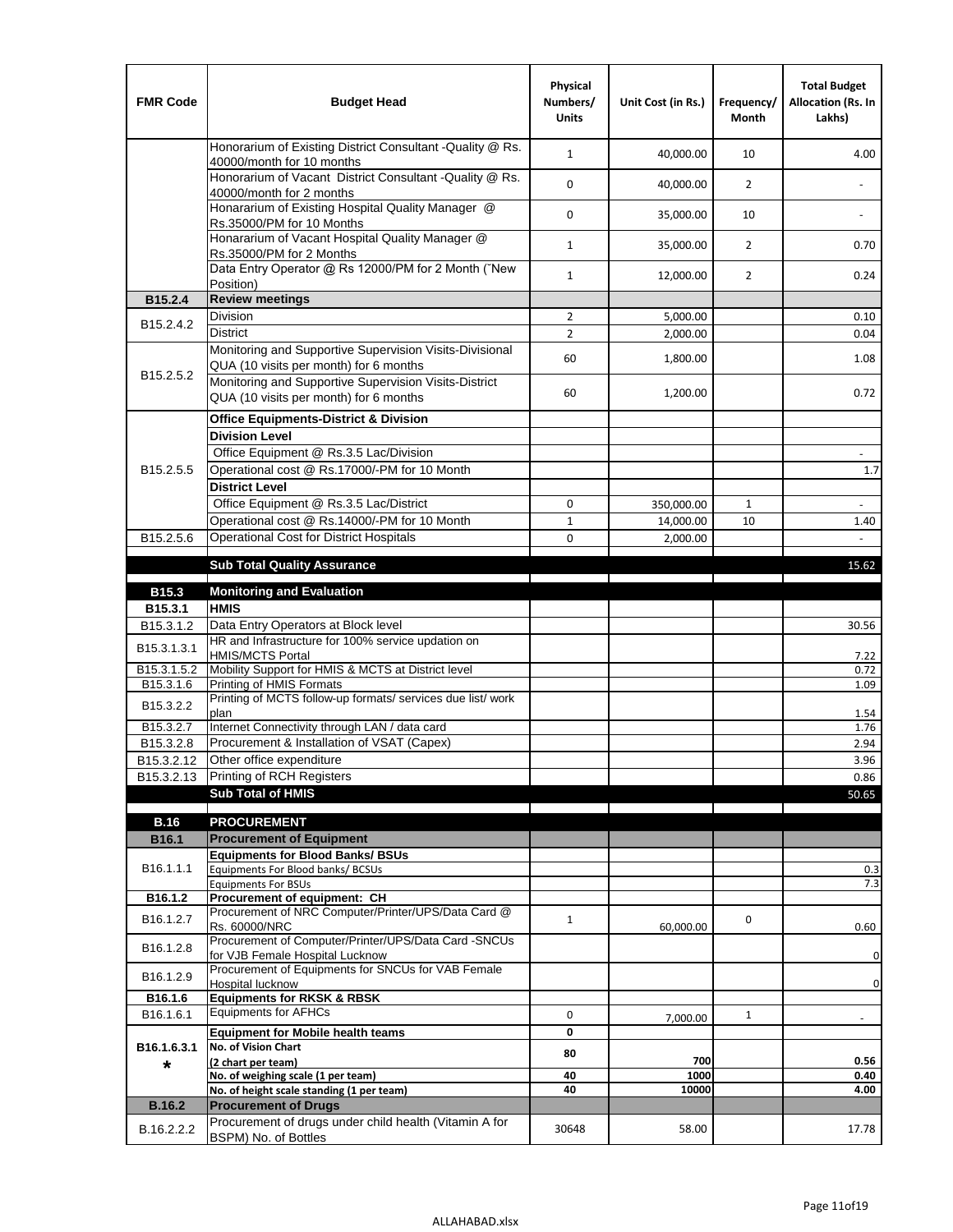| <b>FMR Code</b> | <b>Budget Head</b>                                                           | Physical<br>Numbers/<br><b>Units</b> | Unit Cost (in Rs.) | Frequency/<br>Month | <b>Total Budget</b><br>Allocation (Rs. In<br>Lakhs) |
|-----------------|------------------------------------------------------------------------------|--------------------------------------|--------------------|---------------------|-----------------------------------------------------|
| B.16.2.4        | <b>Supplies for IMEP</b>                                                     |                                      |                    |                     |                                                     |
| B.16.2.4.1      | Biomedical waste management - District level                                 |                                      |                    |                     | 44.90                                               |
| B.16.2.4.2      | Biomedical waste management - CHC/PHC level                                  | 19                                   | 13,109.00          | 12                  | 29.89                                               |
| B.16.2.4.3      | Cleaning/washing, house-keeping and laundry<br>management - District level   |                                      |                    |                     | 102.86                                              |
| B.16.2.4.4      | Cleaning/washing, house-keeping and laundry<br>management - CHC/PHC level    |                                      |                    |                     | 37.51                                               |
| B.16.2.4.7      | Cleanliness of Sub Centers for 6 months                                      | 555                                  | 500.00             | 6                   | 16.65                                               |
| B.16.2.5.2      | Replenishment of ASHA Drug Kit<br>@300/ Working ASHA                         |                                      |                    |                     | 10.83                                               |
| B.16.2.6        | <b>National Iron Plus Initiative (Drugs&amp;Supplies)</b>                    |                                      |                    |                     |                                                     |
| B.16.2.6.1      | Children (6m - 60months)                                                     |                                      |                    |                     |                                                     |
| B.16.2.6.1.a    | IFA Syrup (@Rs7.99paisa/50mlBottel)                                          | 725701                               | 7.99               |                     | 57.98                                               |
| B.16.2.6.2      | Children 5 - 10 years                                                        |                                      |                    |                     |                                                     |
| B.16.2.6.2.a    | IFA tablet small Pink (45mg) @ Rs. 0.182 per tablet, 32 tablet per<br>child) | 112491                               | 5.82               |                     | 6.55                                                |
| B.16.2.6.2.b    | Albendazole Tablets                                                          | 133426                               | 0.78               | 2                   | 2.08                                                |
| B.16.2.6.3      | <b>WIFS (10-19 years)</b>                                                    |                                      |                    |                     |                                                     |
| B.16.2.6.3.a    | IFA Tablet large blue 100 mg tablet @ Rs. 1.41 per 10 tablet for 12          | 317266                               |                    |                     | 23.26                                               |
|                 | months<br><b>Albendazole Tablets</b>                                         |                                      | 7.33               |                     |                                                     |
| B.16.2.6.3.b    | For Adolescent Girls and boys (School going)                                 | 198646                               | 0.78               | $\overline{2}$      | 3.10                                                |
|                 | For Adolescent Girls (out of School)                                         | 118620                               | 0.78               | $\overline{2}$      | 1.85                                                |
| B.16.2.7        | Drugs & supplies for RBSK                                                    |                                      |                    |                     |                                                     |
| B.16.2.7.1      | Medicine for Mobile health team                                              | 40                                   | 5,000.00           |                     | 2.00                                                |
| <b>B.16.2.8</b> | Drugs & supplies for AYUSH                                                   | 44                                   | 100,000.00         |                     | 44.00                                               |
|                 | Blood Bags for 93 functional Blood Bank                                      |                                      |                    |                     | 10.63                                               |
| B.16.2.10       | For Diagnostics Kits for 93 functional blood bank                            |                                      |                    |                     | 8.26                                                |
|                 | <b>Sub Total of Procurement</b>                                              |                                      |                    |                     | 433.29                                              |
|                 |                                                                              |                                      |                    |                     |                                                     |
| <b>B.18</b>     | <b>New Initiatives/ Strategic Interventions</b>                              |                                      |                    |                     |                                                     |
| <b>B.18.2</b>   | <b>Ca Cx Screening</b>                                                       |                                      |                    |                     | 8.8                                                 |
|                 | 7+ Strategy                                                                  |                                      |                    |                     |                                                     |
|                 | <b>Family Planning</b>                                                       |                                      |                    |                     |                                                     |
| B18.4           | No of District Level Govt. COT @ Rs.30000/month for 12<br>month              | 0                                    | 30,000.00          | 12                  |                                                     |
|                 | Extra Incentive for Interval Sterilization @ Rs.260/case                     | 0                                    | 260.00             |                     |                                                     |
|                 | Extra Incentive for NSV @ Rs.310/- case                                      | 0                                    |                    |                     |                                                     |
|                 |                                                                              |                                      | 310.00             |                     |                                                     |
|                 | <b>Sub Total of New Innitiatives</b>                                         |                                      |                    |                     | 8.80                                                |
| <b>B22</b>      | <b>Support Services</b>                                                      |                                      |                    |                     |                                                     |
|                 | <b>Support Strengthening NVBDCP</b>                                          |                                      |                    |                     |                                                     |
|                 | Honorarium of Staff-At BRD Medical College                                   |                                      |                    |                     |                                                     |
| B22.3           | Honorarium of Staff for 100 Bedded JE/AES Ward -At                           |                                      |                    |                     | 0                                                   |
|                 | <b>BRD Medical College</b><br>Increament of Existing HR Catculated @ 5%      |                                      |                    |                     | 0                                                   |
|                 | <b>Sub of Support Serveces</b>                                               |                                      |                    |                     | 0                                                   |
|                 |                                                                              |                                      |                    |                     |                                                     |
|                 | Other Expenditures (Power Backup, Convergence etc)                           |                                      |                    |                     |                                                     |
| <b>B.23</b>     | POL for Generators - District level Hospitals                                |                                      |                    |                     |                                                     |
| B.23.1          |                                                                              | 5                                    | 35,000.00          | 12                  | 21.00                                               |
| B.23.2          | POL for Generators - CHCs/PHCs                                               | 20                                   | 17,500.00          | 12                  | 42.00                                               |
|                 | <b>Sub Total of Power Backup</b>                                             |                                      |                    |                     | 63.00                                               |
|                 |                                                                              |                                      |                    |                     |                                                     |
| <b>B.24</b>     | <b>Collaboration with Medical Colleges and Knowledge</b>                     |                                      |                    |                     |                                                     |
|                 | partners                                                                     |                                      |                    |                     |                                                     |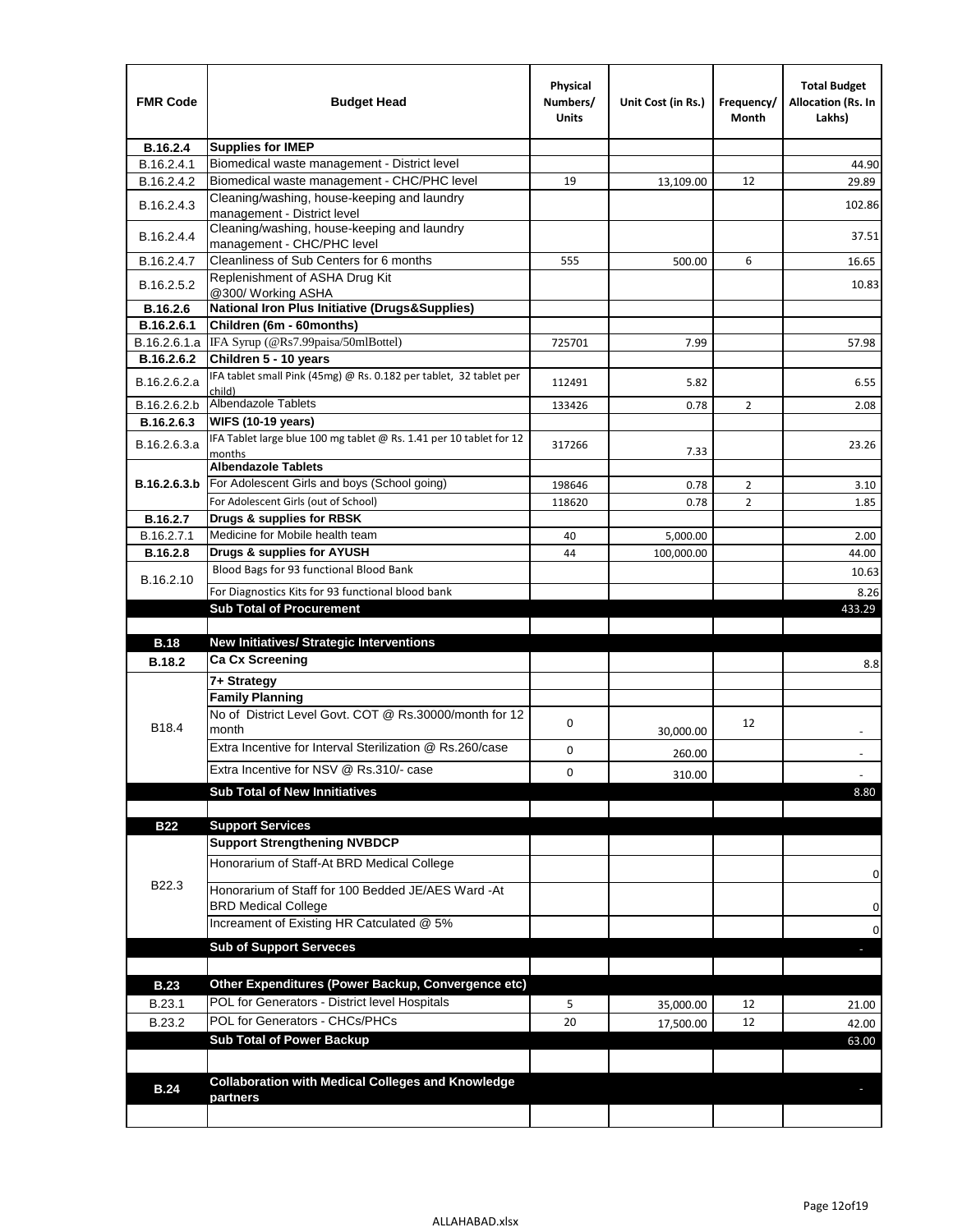| <b>FMR Code</b> | <b>Budget Head</b>                                                                                            | Physical<br>Numbers/<br><b>Units</b> | Unit Cost (in Rs.) | Frequency/<br>Month | <b>Total Budget</b><br>Allocation (Rs. In<br>Lakhs) |
|-----------------|---------------------------------------------------------------------------------------------------------------|--------------------------------------|--------------------|---------------------|-----------------------------------------------------|
| <b>B.25</b>     | National Programme for Prevention and control of                                                              |                                      |                    |                     |                                                     |
| B.25.1          | deafness<br><b>Recurring Grant-in-aid</b>                                                                     |                                      |                    |                     |                                                     |
| B.25.1.3        | <b>Manpower at District level</b>                                                                             |                                      |                    |                     |                                                     |
| B.25.1.3.a      | ENT Surgeon @Rs.80,000/-pm                                                                                    | 0                                    |                    |                     |                                                     |
| B.25.1.3.b      | Audiologist@Rs.30,000/-pm                                                                                     | 2.48                                 |                    |                     | 2.48                                                |
| B.25.1.3.c      | Audiometric Assistant@Rs.15,000/-pm                                                                           | 1.24                                 |                    |                     | 1.24                                                |
| B.25.1.3.d      | Instructor for Hearing Impaired Children @Rs.15,000/-pm                                                       | 1.24                                 |                    |                     | 1.24                                                |
| B.25.2          | Non recurring Grant-in-aid                                                                                    |                                      |                    |                     |                                                     |
| B.25.2.1        | Training@Rs.10 lakh/ Distt. for 7 level training                                                              | 2                                    |                    |                     | 2.00                                                |
| B.25.2.1.b      | District Hospital @Rs.20 lakh/Distt.                                                                          | 0                                    |                    |                     |                                                     |
| B.25.2.1.c      | CHC/Sub-Divisional Hospital @Rs.50,000/- Kit                                                                  | 0                                    |                    |                     |                                                     |
| B.25.2.1.d      | PHC@RS.15,000/- kit                                                                                           | 0                                    |                    |                     |                                                     |
|                 |                                                                                                               |                                      |                    |                     |                                                     |
|                 | National Programme for Prevention and control of<br>deafness                                                  |                                      |                    |                     | 6.96                                                |
|                 |                                                                                                               |                                      |                    |                     |                                                     |
| <b>B.29</b>     | National Programme for Prevention and Control of                                                              |                                      |                    |                     |                                                     |
|                 | <b>Flurosis</b>                                                                                               |                                      |                    |                     |                                                     |
| B.29.2.1        | <b>Honorarium of Consultant</b>                                                                               | 0                                    | 40,000.00          | 6                   |                                                     |
|                 | Honorarium of Lab Technician                                                                                  | 0                                    | 11,000.00          | 6                   |                                                     |
| B.29.2.2        | Health Education and Publicity                                                                                |                                      |                    |                     |                                                     |
|                 |                                                                                                               |                                      |                    |                     |                                                     |
| B.29.2.4        | Medical Management including treatment Surgery and<br>rehab-supplumetation of vitamins & minrals              |                                      |                    |                     |                                                     |
|                 |                                                                                                               |                                      |                    |                     |                                                     |
|                 | <b>Sub Total of Flurisis</b>                                                                                  |                                      |                    |                     | ы                                                   |
|                 |                                                                                                               |                                      |                    |                     |                                                     |
|                 | <b>Total of Mission Flexipool</b>                                                                             |                                      |                    |                     | 2,350.42                                            |
|                 |                                                                                                               |                                      |                    |                     |                                                     |
| C               | <b>IMMUNISATION</b>                                                                                           |                                      |                    |                     |                                                     |
|                 | RI strengthening project (Review meeting, Mobility                                                            |                                      |                    |                     |                                                     |
| C.1             | support, Outreach services etc)                                                                               |                                      |                    |                     |                                                     |
| C.1.a           | Mobility Support for supervision for distict level officers.                                                  | 1                                    | 250,000.00         |                     | 2.50                                                |
| C.1.c           | Printing and dissemination of Immunization cards, tally                                                       | 190650                               | 10.00              |                     | 19.07                                               |
|                 | sheets, monitoring forms etc.                                                                                 |                                      |                    |                     |                                                     |
| C.1.e           | Quarterly review meetings exclusive for RI at district level<br>with Block MOs, CDPO, and other stake holders | 80                                   | 500.00             |                     | 0.40                                                |
| C.1.f           | Quarterly review meetings exclusive for RI at block                                                           | 16600                                | 75.00              |                     | 12.45                                               |
|                 | Focus on slum & underserved areas in urban                                                                    |                                      |                    |                     |                                                     |
| C.1.g           | areas/alternative vaccinator for slums (only where regular                                                    | 720                                  | 2,100.00           |                     | 15.12                                               |
|                 | ANM under NUHM not engaged) Rs. 450/- per session for<br>4 session and Rs. 300/- contingency.                 |                                      |                    |                     |                                                     |
|                 | Mobilization of children through ASHA or other mobilizers                                                     |                                      |                    |                     |                                                     |
| C.1.h           |                                                                                                               | 52896                                | 150.00             |                     | 79.34                                               |
| C.1.i           | Alternative vaccine delivery in hard to reach areas                                                           | 200                                  | 150.00             |                     | 0.30                                                |
| $C.1$ .j        | Alternative Vaccine Deliery in other areas                                                                    | 52696                                | 75.00              |                     | 39.52                                               |
| C.1.k           | To develop microplan at sub-centre level<br>For consolidation of micro plans at block level/PHC @ Rs.         | 555                                  | 100.00             |                     | 0.56                                                |
| C.1.1           | 1000/- and District level @ Rs.2000/-                                                                         |                                      |                    |                     | 0.22                                                |
| C.1.m           | POL for vaccine delivery from State to district and from                                                      | $\mathbf{1}$                         |                    |                     | 1.50                                                |
|                 | district to PHC/CHCs<br>Consumables for computer including provision for internet                             |                                      | 150,000.00         |                     |                                                     |
| C.1.n           | access                                                                                                        | $\mathbf{1}$                         | 400.00             | 12                  | 0.05                                                |
| C.1.o           | Red/Black plastic bags etc.                                                                                   | 52896                                | 6.00               |                     | 3.17                                                |
| C.1.p           | Hub Cutter/Bleach/Hypochlorite solution/ Twin bucket @                                                        | 32                                   | 1,200.00           |                     | 0.38                                                |
|                 | Rs. 1200/- for 2 Buckets                                                                                      | 8                                    |                    |                     |                                                     |
| C.1.q           | <b>Safety Pits</b><br><b>State specific requirement</b>                                                       |                                      | 5,250.00           |                     | 0.42                                                |
|                 |                                                                                                               |                                      |                    |                     |                                                     |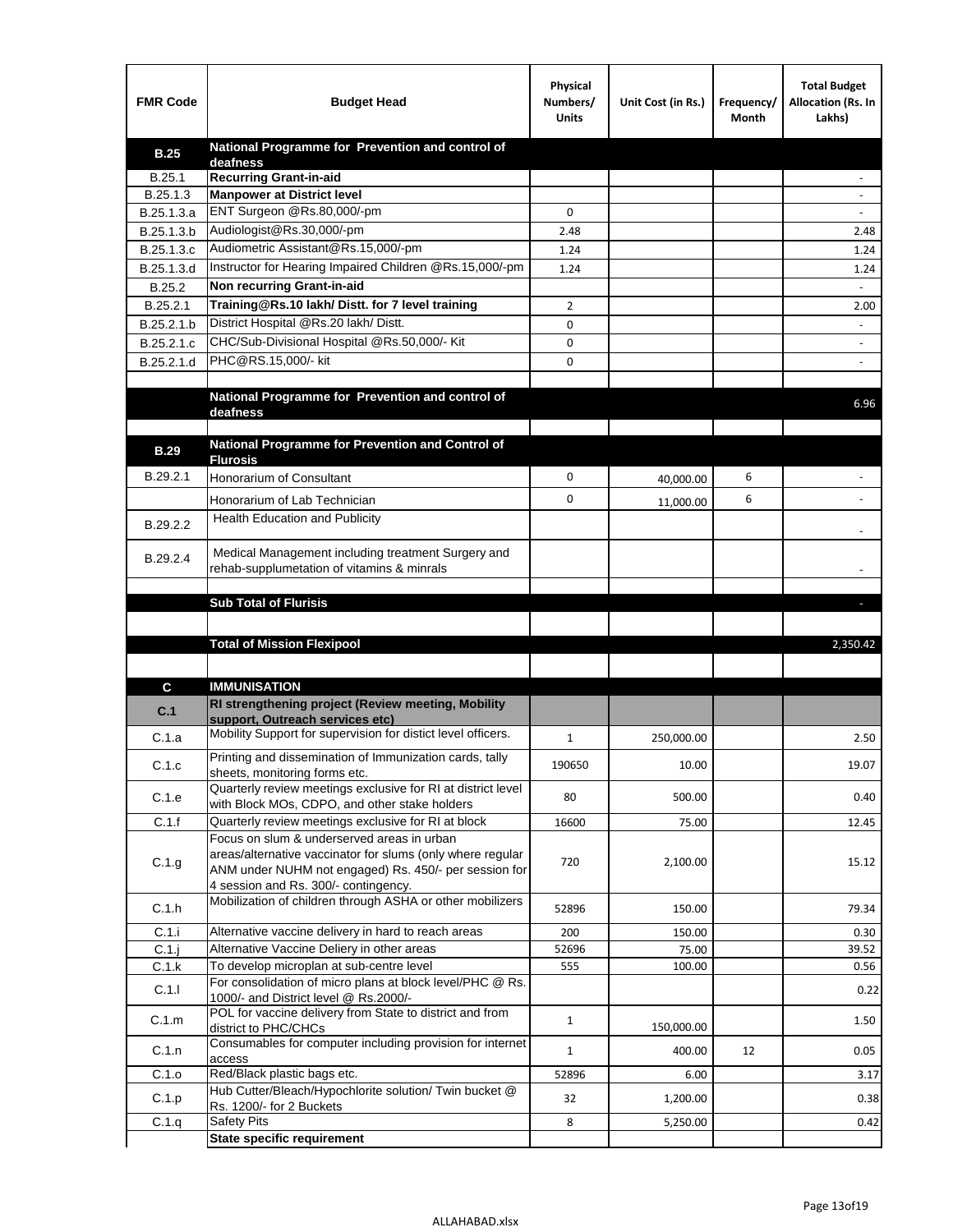| <b>FMR Code</b> | <b>Budget Head</b>                                                                                                                                                              | Physical<br>Numbers/<br><b>Units</b> | Unit Cost (in Rs.) | Frequency/<br>Month | <b>Total Budget</b><br><b>Allocation (Rs. In</b><br>Lakhs) |
|-----------------|---------------------------------------------------------------------------------------------------------------------------------------------------------------------------------|--------------------------------------|--------------------|---------------------|------------------------------------------------------------|
|                 | Funds for annual maintenance operation of WIC/WIF at                                                                                                                            | $\overline{2}$                       | 40,000.00          |                     | 0.80                                                       |
|                 | state and division level<br>Electricity bill for WIC/WIF at state and division level                                                                                            | $\overline{2}$                       | 100,000.00         |                     | 2.00                                                       |
| C.1.r           | POL for generators & operational expenses at divisional                                                                                                                         |                                      |                    |                     |                                                            |
|                 | vaccine storage and state vaccine store                                                                                                                                         | $\mathbf{1}$                         | 200,000.00         |                     | 2.00                                                       |
|                 | POL for generators & operational expenses at district<br>level vaccine storage points and other cold chain points                                                               | $\mathbf{1}$                         | 120,000.00         |                     | 1.20                                                       |
|                 | <b>AEFI Kits</b>                                                                                                                                                                |                                      |                    |                     | 0.23                                                       |
| C.1.s           | Teeka Express Operational Cost                                                                                                                                                  |                                      |                    |                     |                                                            |
| C.2             | <b>Salary of Contractual Staffs</b>                                                                                                                                             |                                      |                    |                     |                                                            |
| C.2.2           | Honorarium for Computer Assistants support for District<br>level                                                                                                                | $\mathbf{1}$                         | 12,127.00          | 12                  | 1.46                                                       |
| C.3             | <b>Training under Immunisation</b>                                                                                                                                              |                                      |                    |                     |                                                            |
|                 | District level Orientation training including Hep B, Measles                                                                                                                    |                                      |                    |                     |                                                            |
| C.3.1           | & JE(wherever required) for 2 days ANM, Multi Purpose<br>Health Worker (Male), LHV, Health Assistant<br>(Male/Female), Nurse MidWives, BEEs & other staff (as<br>per RCH norms) | 35                                   | 46,200.00          |                     | 16.17                                                      |
| C.3.2           | Three day training including Hep B, Measles & JE<br>(wherever required) of Medical Officers of RI using<br>revised MO training module)                                          | 6                                    | 65,600.00          |                     | 3.94                                                       |
| C.3.4           | Two days cold chain handlers training for block level cold<br>chain hadlers by State and district cold chain officers                                                           | 0.00                                 |                    |                     | 0.37                                                       |
| C.3.5           | One day training of block level data handlers by DIOs and<br>District cold chain officer                                                                                        | 21                                   | 500.00             |                     | 0.11                                                       |
|                 | <b>Cold chain maintenance</b>                                                                                                                                                   |                                      |                    |                     |                                                            |
| C.4             | Cold chain maintenance for CHC/PHC @ Rs. 750/- per<br>unit                                                                                                                      | 26                                   | 750.00             |                     | 0.20                                                       |
|                 | Cold chain maintenance for District level @ Rs. 15000/-<br>per district                                                                                                         | $\mathbf{1}$                         | 15,000.00          |                     | 0.15                                                       |
| C.5             | <b>ASHA Incentive</b>                                                                                                                                                           | 128332                               | 150                |                     | 192.498                                                    |
|                 | Mobility support for outreach areas for 25 disdtricts                                                                                                                           |                                      |                    |                     | 6.53                                                       |
|                 | Mobility support for HRG/ construction sites                                                                                                                                    |                                      |                    |                     |                                                            |
|                 | Sub Total of RI                                                                                                                                                                 |                                      |                    |                     | 402.6405                                                   |
|                 | <b>National Iodine Deficiency Disorders Control</b>                                                                                                                             |                                      |                    |                     |                                                            |
| D               | Programme (NIDDCP)                                                                                                                                                              |                                      |                    |                     |                                                            |
| D.3             | <b>Health Education and Publicity</b>                                                                                                                                           |                                      |                    |                     | 0.10                                                       |
|                 |                                                                                                                                                                                 |                                      |                    |                     |                                                            |
|                 | <b>GRAND TOTAL (A+B+C+D)</b>                                                                                                                                                    |                                      |                    |                     | 7,473.03                                                   |
|                 | <b>National Disease Control Programme (NDCP)</b>                                                                                                                                |                                      |                    |                     |                                                            |
|                 |                                                                                                                                                                                 |                                      |                    |                     |                                                            |
| Е               | <b>INTEGRATED DISEASE SURVEILLANCE</b>                                                                                                                                          |                                      |                    |                     |                                                            |
| E.1             | <b>PROGRAMME (IDSP)</b><br><b>REMUNERATION FOR CONTRACTUAL HUMAN</b><br><b>RESOURCE</b>                                                                                         |                                      |                    |                     |                                                            |
| E.1.9           | District Epidemiologists                                                                                                                                                        |                                      |                    |                     | 6.30                                                       |
| E.1.10          | District Microbiologist at District labs                                                                                                                                        |                                      |                    |                     |                                                            |
| E.1.11          | District Data Manager                                                                                                                                                           |                                      |                    |                     | 2.69                                                       |
| E.1.12          | Data Entry Operator*                                                                                                                                                            |                                      |                    |                     | 1.71                                                       |
| E.1.13          | Others if any (pl specify)<br><b>TRAINING</b>                                                                                                                                   |                                      |                    |                     | $\omega$                                                   |
| E.2             | Training at State/District Level (1 batch = 20                                                                                                                                  |                                      |                    |                     |                                                            |
|                 | participants)                                                                                                                                                                   |                                      |                    |                     |                                                            |
| E.2.3           | Hospital Pharmacists/Nurses Training (1 day)                                                                                                                                    |                                      |                    |                     | 0.45                                                       |
| E.3             | <b>LABORATORY SUPPORT</b>                                                                                                                                                       |                                      |                    |                     |                                                            |
|                 | <b>District Public Health Laboratory Strengthening</b>                                                                                                                          |                                      |                    |                     |                                                            |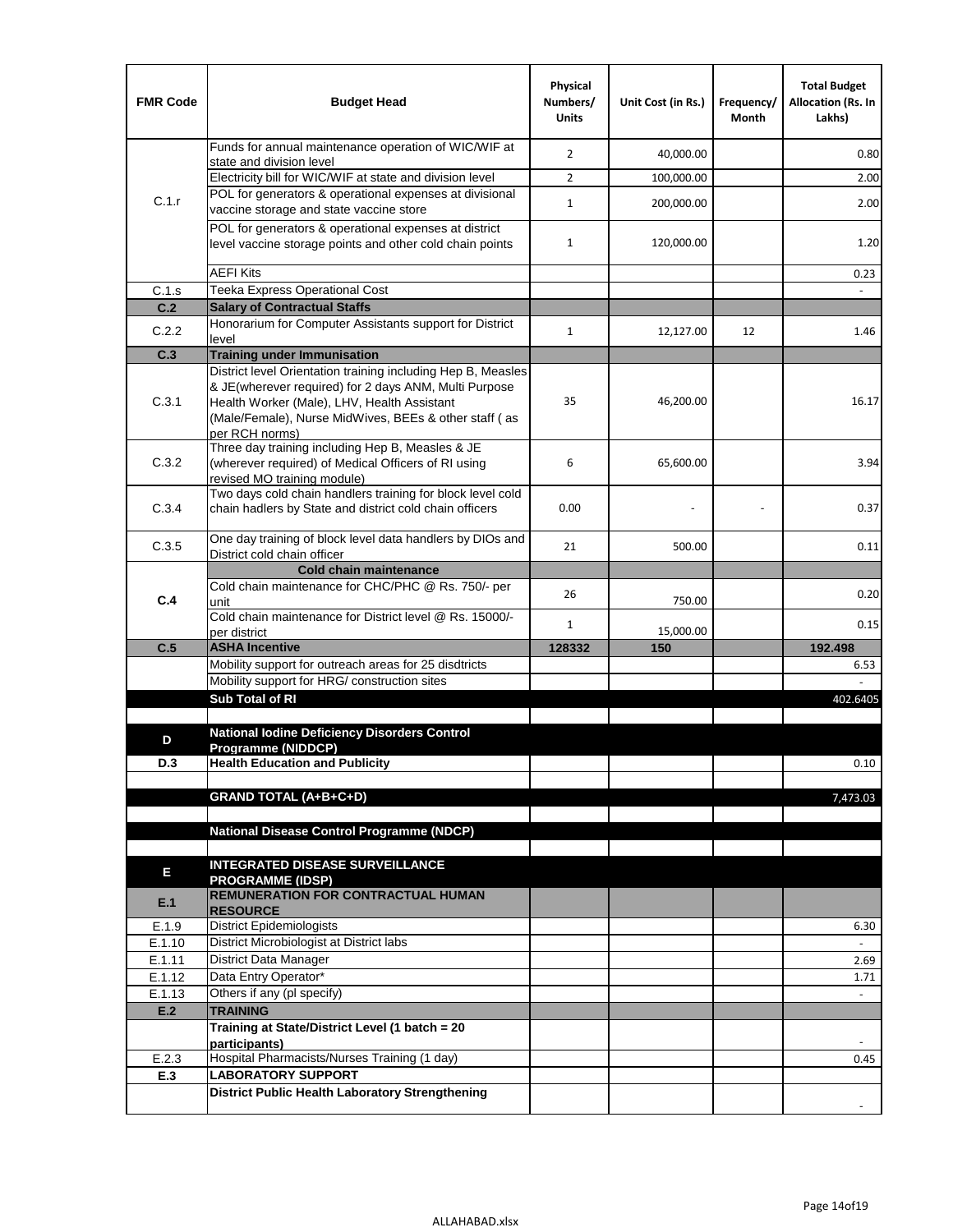| <b>FMR Code</b>    | <b>Budget Head</b>                                                                                                                                                                                                                                | Physical<br>Numbers/<br><b>Units</b> | Unit Cost (in Rs.) | Frequency/<br><b>Month</b> | <b>Total Budget</b><br>Allocation (Rs. In<br>Lakhs) |
|--------------------|---------------------------------------------------------------------------------------------------------------------------------------------------------------------------------------------------------------------------------------------------|--------------------------------------|--------------------|----------------------------|-----------------------------------------------------|
| E.3.5              | Expenses on account of consumables, operating<br>expenses, office expenses, transport of samples,<br>miscellaneous etc.                                                                                                                           |                                      |                    |                            |                                                     |
| E.4                | <b>OPERATIONAL COSTS</b>                                                                                                                                                                                                                          |                                      |                    |                            |                                                     |
| E.4.1              | MOBILITY: Travel Cost, POL, mobility cost at SSU & DSU                                                                                                                                                                                            |                                      |                    |                            |                                                     |
|                    | on need basis                                                                                                                                                                                                                                     |                                      |                    |                            | 0.70                                                |
| E.4.2              | Office expenses on telephone, fax, Broadband Expenses,<br>Weekly Alert Bulletin/Annual Disease Surveillance report,<br>minor repairs and AMC of IT/office equipment supplied<br>under IDSP, Meetings and other miscellenious<br>expenditures etc. |                                      |                    |                            | 2.25                                                |
|                    | Sub Total of IDSP                                                                                                                                                                                                                                 |                                      |                    |                            | 14.10                                               |
|                    |                                                                                                                                                                                                                                                   |                                      |                    |                            |                                                     |
| F                  | <b>NVBDCP</b>                                                                                                                                                                                                                                     |                                      |                    |                            |                                                     |
|                    |                                                                                                                                                                                                                                                   |                                      |                    |                            |                                                     |
| F.1.1              | <b>Malaria</b>                                                                                                                                                                                                                                    |                                      |                    |                            |                                                     |
| F.1.1.a            | <b>Contractual Payments</b>                                                                                                                                                                                                                       |                                      |                    |                            |                                                     |
| F.1.1.a.i          | <b>MPW</b> contractual<br>District VBD Consultant 18 nos. (Non-Project States) @ Rs                                                                                                                                                               |                                      |                    |                            |                                                     |
| F.1.1.a.iv         | 22895 pm.for 6 months (Rs 1.37 lakhs per consulatant per<br>year)                                                                                                                                                                                 |                                      |                    |                            | $\overline{\phantom{a}}$                            |
|                    | VBD Consultant 1 no. (preferably entomologist) @ Rs 22500                                                                                                                                                                                         |                                      |                    |                            |                                                     |
| F.1.1.a.vii        | p.m. for 6 months                                                                                                                                                                                                                                 |                                      |                    |                            |                                                     |
| F.1.1.b            | <b>ASHA Incentive</b>                                                                                                                                                                                                                             |                                      |                    |                            | 0.20                                                |
| F.1.1.c            | <b>Operational Cost</b>                                                                                                                                                                                                                           |                                      |                    |                            |                                                     |
| $F.1.1.c.$ ii      | Operational cost for IRS                                                                                                                                                                                                                          |                                      |                    |                            | 0.10                                                |
| F.1.1.e<br>F.1.1.f | <b>IEC/BCC</b><br>PPP / NGO and Intersectoral Convergence                                                                                                                                                                                         |                                      |                    |                            | 1.00<br>$\omega$                                    |
| F.1.1.g            | <b>Training / Capacity Building</b>                                                                                                                                                                                                               |                                      |                    |                            | 1.10                                                |
| F.1.1.h            | <b>Zonal Entomological units</b>                                                                                                                                                                                                                  |                                      |                    |                            |                                                     |
|                    |                                                                                                                                                                                                                                                   |                                      |                    |                            |                                                     |
|                    | <b>Sub total of Malaria</b>                                                                                                                                                                                                                       |                                      |                    |                            | 2.40                                                |
|                    |                                                                                                                                                                                                                                                   |                                      |                    |                            |                                                     |
| F.1.2<br>F.1.2.a   | Dengue & Chikungunya<br>Strengthening surveillance (As per GOI approval)                                                                                                                                                                          |                                      |                    |                            |                                                     |
| F.1.2.a(i)         | Apex Referral Labs recurrent                                                                                                                                                                                                                      |                                      |                    |                            |                                                     |
| F.1.2.a(ii)        | Sentinel surveillance Hospital recurrent                                                                                                                                                                                                          |                                      |                    |                            | $\sim$                                              |
| F.1.2.f            | Vector Control, environmental management & fogging<br>machine                                                                                                                                                                                     |                                      |                    |                            |                                                     |
|                    | Dengue & Chikungunya                                                                                                                                                                                                                              |                                      |                    |                            |                                                     |
|                    |                                                                                                                                                                                                                                                   |                                      |                    |                            |                                                     |
| F.1.4              | <b>Lymphatic Filariasis</b>                                                                                                                                                                                                                       |                                      |                    |                            |                                                     |
|                    | State Task Force, State Technical Advisory Committee meeting,                                                                                                                                                                                     |                                      |                    |                            |                                                     |
|                    | printing of forms/registers, mobility support, district<br>coordination meeting, sensitization of media etc., morbidity                                                                                                                           |                                      |                    |                            |                                                     |
| F.1.4.a            | management, monitoring & supervision and mobility support                                                                                                                                                                                         |                                      |                    |                            |                                                     |
|                    | for Rapid Response Team and contingency support<br>(16)                                                                                                                                                                                           |                                      |                    |                            |                                                     |
|                    | districts only)                                                                                                                                                                                                                                   |                                      |                    |                            |                                                     |
| F.1.4.b            | Microfilaria Survey (16 districts only)                                                                                                                                                                                                           |                                      |                    |                            |                                                     |
| F.1.4.c            | Monitoring & Evaluation (Post MDA assessment by medical<br>colleges (Govt. & private)/ICMR institutions ) (16 districts only)                                                                                                                     |                                      |                    |                            |                                                     |
|                    | Training/sensitization of district level officers on ELF and drug                                                                                                                                                                                 |                                      |                    |                            |                                                     |
| F.1.4.d            | distributors including peripheral health workers(16 districts                                                                                                                                                                                     |                                      |                    |                            |                                                     |
|                    | only)<br>Specific IEC/BCC at state, district, PHC, Sub-centre and village                                                                                                                                                                         |                                      |                    |                            |                                                     |
| F.1.4.e            | level including VHSC/GKs for community mobilization efforts to<br>realize the desired drug compliance of 85% during MDA (16                                                                                                                       |                                      |                    |                            |                                                     |
|                    | districts only)                                                                                                                                                                                                                                   |                                      |                    |                            |                                                     |
| F.1.4.f            | Honorarium for Drug Distribution including ASHAs and<br>supervisors involved in MDA<br>(16 districts only)                                                                                                                                        |                                      |                    |                            |                                                     |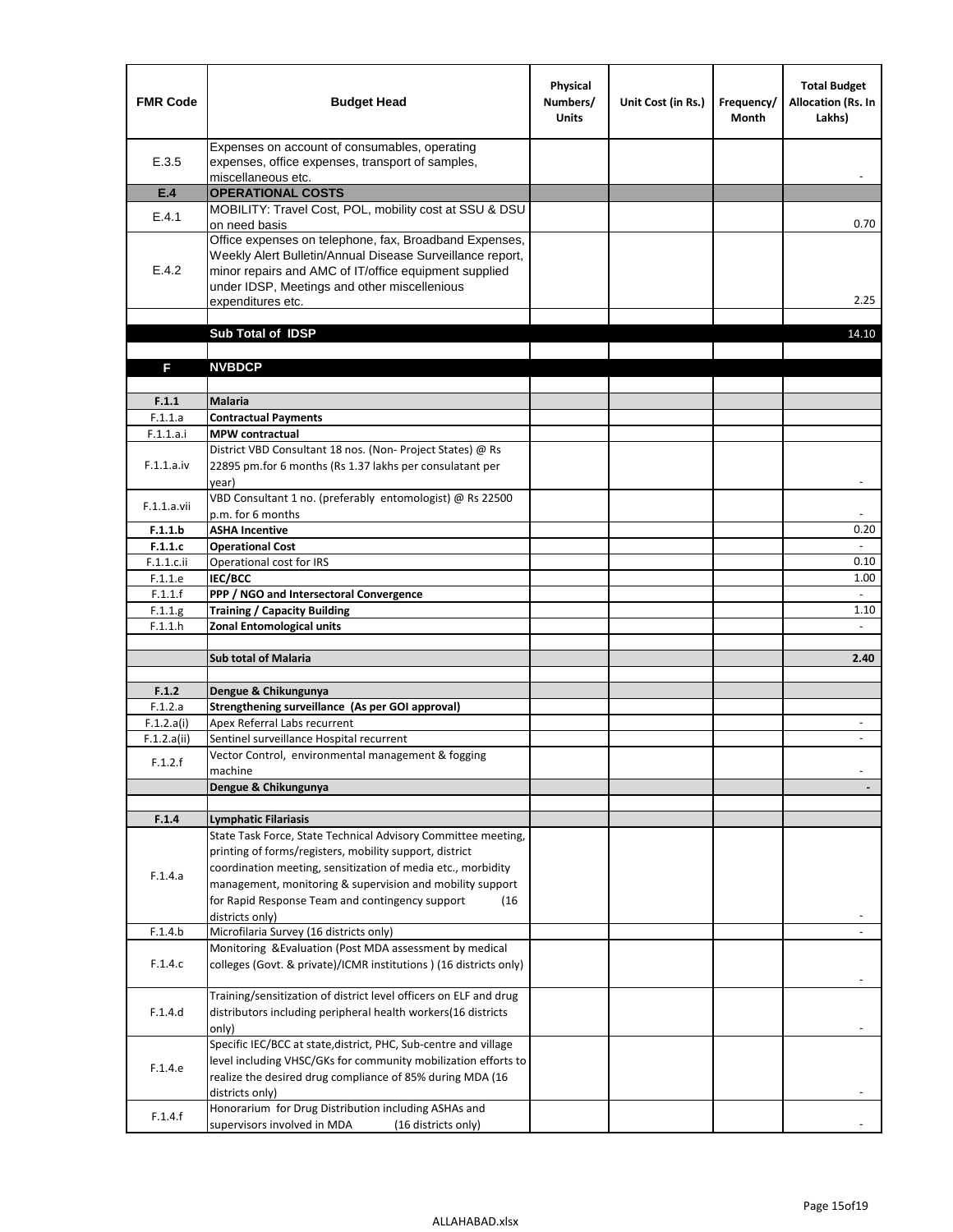| <b>FMR Code</b> | <b>Budget Head</b>                                                                                                                         | Physical<br>Numbers/<br><b>Units</b> | Unit Cost (in Rs.)                                                              | Frequency/<br>Month                 | <b>Total Budget</b><br><b>Allocation (Rs. In</b><br>Lakhs) |
|-----------------|--------------------------------------------------------------------------------------------------------------------------------------------|--------------------------------------|---------------------------------------------------------------------------------|-------------------------------------|------------------------------------------------------------|
| F.1.4.g.        | Verification and validation for stoppage of MDA in LF endemic<br>districts (17 Districts)                                                  |                                      |                                                                                 |                                     |                                                            |
| F.1.4.g.i       | a) Additional MF Survey                                                                                                                    |                                      |                                                                                 |                                     |                                                            |
| F.1.4.g.ii      | b) ICT Survey                                                                                                                              |                                      |                                                                                 |                                     |                                                            |
| $F.1.4.g.$ iii  | c) ICT Cost                                                                                                                                |                                      |                                                                                 |                                     |                                                            |
| F.1.4.h         | Verification of LF endemicity in non-endemic districts (24<br>Districts)                                                                   |                                      |                                                                                 |                                     |                                                            |
| F.1.4.h.i       | a) Lymphoedema & Hydrocele Survey                                                                                                          |                                      |                                                                                 |                                     | 0.20                                                       |
|                 | <b>Lymphatic Filariasis</b>                                                                                                                |                                      |                                                                                 |                                     | 0.20                                                       |
|                 |                                                                                                                                            |                                      |                                                                                 |                                     |                                                            |
| F.1.5           | Kala-azar                                                                                                                                  |                                      |                                                                                 |                                     |                                                            |
| F.1.5           | Case search/ Camp Approach                                                                                                                 |                                      |                                                                                 |                                     | $\overline{\phantom{a}}$                                   |
| F.1.5.a         | Spray Pumps & accessories                                                                                                                  |                                      |                                                                                 |                                     | $\overline{\phantom{a}}$                                   |
| F.1.5.b         | Operational cost for spray including spray wages                                                                                           |                                      |                                                                                 |                                     |                                                            |
| F.1.5.c         | Mobility/POL/supervision                                                                                                                   |                                      |                                                                                 |                                     | $\blacksquare$                                             |
| F.1.5.d         | Monitoring & Evaluation                                                                                                                    |                                      |                                                                                 |                                     | $\overline{\phantom{a}}$                                   |
| F.1.5.e         | Training for spraying                                                                                                                      |                                      |                                                                                 |                                     | $\overline{\phantom{a}}$                                   |
| F.1.5.f         | IEC/BCC/Advocacy                                                                                                                           |                                      |                                                                                 |                                     |                                                            |
| F.1.5.g         | Incentive to ASHA                                                                                                                          |                                      |                                                                                 |                                     | $\overline{\phantom{a}}$                                   |
| F.1.5.h         | Loss of Wages                                                                                                                              |                                      |                                                                                 |                                     | $\overline{\phantom{a}}$                                   |
| F.1.5.i         | Free Diet                                                                                                                                  |                                      |                                                                                 |                                     |                                                            |
|                 | Kala-azar                                                                                                                                  |                                      |                                                                                 |                                     |                                                            |
|                 |                                                                                                                                            |                                      |                                                                                 |                                     |                                                            |
| F.6             | Cash grant for decentralized commodities                                                                                                   |                                      |                                                                                 |                                     | 5.00                                                       |
|                 | Sub Total of NVB DCP                                                                                                                       |                                      |                                                                                 |                                     | 7.60                                                       |
|                 |                                                                                                                                            |                                      | the contract of the contract of the contract of the contract of the contract of | and the contract of the contract of |                                                            |
| G               | <b>NLEP</b>                                                                                                                                |                                      |                                                                                 |                                     |                                                            |
| G 1.            | Improved early case detection                                                                                                              |                                      |                                                                                 |                                     |                                                            |
| G 1.1           | Incentive to ASHA                                                                                                                          |                                      |                                                                                 |                                     |                                                            |
|                 | Incentive for Case detection by ASHA/AWW/Volunteers                                                                                        | 367                                  |                                                                                 |                                     |                                                            |
|                 | etc.diagnosis @ Rs. 250 per case                                                                                                           |                                      | 250.00                                                                          |                                     | 0.92                                                       |
|                 | Incentive for timely cure of MB cases @ Rs. 600 per case                                                                                   | 29                                   | 600.00                                                                          |                                     | 0.17                                                       |
|                 | Incentive for timely cure of PB cases @ Rs. 400 per case                                                                                   | 44                                   | 400.00                                                                          |                                     | 0.18                                                       |
| G1.1 a          | Sensitization of ASHA                                                                                                                      | 500                                  | 100.00                                                                          |                                     | 0.50                                                       |
| G <sub>2</sub>  | Improved case management                                                                                                                   |                                      |                                                                                 |                                     |                                                            |
|                 | DPMR Services, (MCR footwear, Aids and appliances,<br>Welfare allowance to BPL patients for RCS, Support<br>to govt. institutions for RCS) |                                      |                                                                                 |                                     |                                                            |
|                 | Cost of MCR / Protective footwear@ Rs.300/-                                                                                                | 150                                  | 300.00                                                                          |                                     | 0.45                                                       |
| G 2.1           | Amount for Aids/ appliances/ self care kits/ patient welfare<br>items etc.                                                                 |                                      |                                                                                 |                                     | 0.17                                                       |
|                 | Patients for RCS to be paid welfare allowance @ Rs. 8000/-                                                                                 | 450                                  | 8,000.00                                                                        |                                     | 36.00                                                      |
|                 | No. of RCS to be paid for as Support to govt. institutions for<br>RCS @5000/-                                                              | 0                                    | 5,000.00                                                                        |                                     |                                                            |
| G 2.2           | Urban L:eprosy Control, (Mega city - 0, Medium city (1) -<br>3 , Med. City (2)-1 Township -19)                                             |                                      |                                                                                 |                                     | 4.72                                                       |
| G 2.3           | <b>Material &amp; Supplies</b>                                                                                                             |                                      |                                                                                 |                                     | $\blacksquare$                                             |
|                 | Supportive drugs                                                                                                                           |                                      |                                                                                 |                                     | 0.75                                                       |
| G 2.3.i         | Lab. reagents & equipments                                                                                                                 |                                      |                                                                                 |                                     | 0.05                                                       |
|                 | Printing works                                                                                                                             |                                      |                                                                                 |                                     | 0.20                                                       |
| G <sub>3</sub>  | <b>Stigma Reduced</b>                                                                                                                      |                                      |                                                                                 |                                     |                                                            |
|                 | Mass media, Outdoor media, Rural media, Advocacy                                                                                           |                                      |                                                                                 |                                     |                                                            |
| G 3.1           | media                                                                                                                                      |                                      |                                                                                 |                                     | 0.98                                                       |
| G 5.            | Monitoring, Supervision and Evaluation System<br>improved                                                                                  |                                      |                                                                                 |                                     |                                                            |
| G 5.1           | <b>Travel Cost and Review Meeting</b>                                                                                                      |                                      |                                                                                 |                                     |                                                            |
| G 5.1.ii        | travel expenses - Contractual Staff at District level                                                                                      |                                      |                                                                                 |                                     | 0.18                                                       |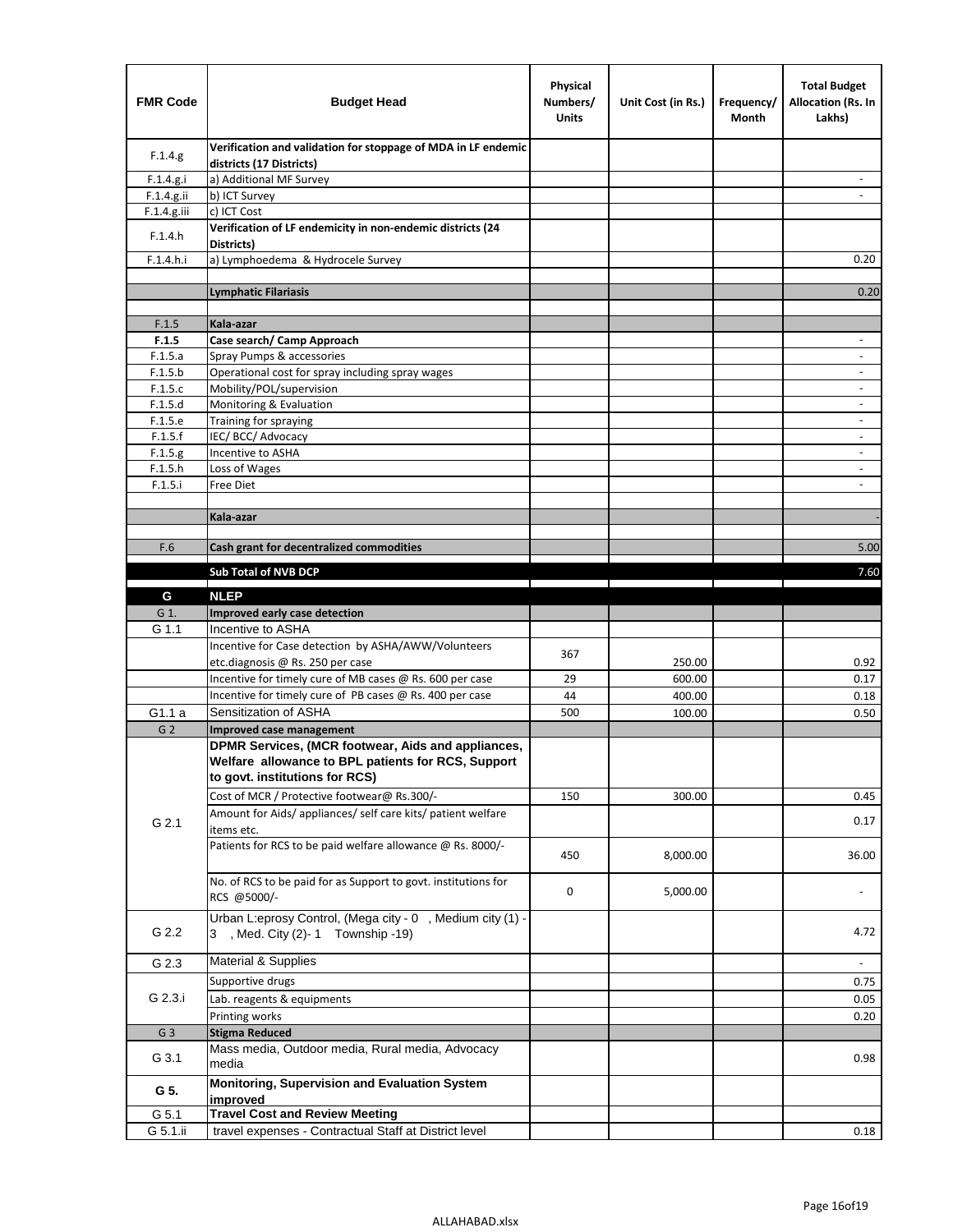| <b>FMR Code</b> | <b>Budget Head</b>                                                                                              | Physical<br>Numbers/<br><b>Units</b> | Unit Cost (in Rs.) | Frequency/<br>Month | <b>Total Budget</b><br>Allocation (Rs. In<br>Lakhs) |
|-----------------|-----------------------------------------------------------------------------------------------------------------|--------------------------------------|--------------------|---------------------|-----------------------------------------------------|
| G 5.2           | <b>Office Operation &amp; Maintenance</b>                                                                       |                                      |                    |                     |                                                     |
| G 5.2.i         | Office operation - State Cell                                                                                   |                                      |                    |                     |                                                     |
| G 5.2.ii        | Office operation - District Cell                                                                                |                                      |                    |                     | 0.35                                                |
| G 5.2 .iii      | Office equipment maint. State                                                                                   |                                      |                    |                     |                                                     |
| G 5.4           | <b>Vehicle Hiring and POL</b>                                                                                   |                                      |                    |                     |                                                     |
| G 5.4.ii        | <b>District Cell</b>                                                                                            |                                      |                    |                     | 0.30                                                |
| G 6.2           | <b>Contractual Staff at Disrrict &amp; block level</b>                                                          |                                      |                    |                     |                                                     |
|                 | <b>District Leprosy Consultant</b>                                                                              | 1                                    | 33,000.00          | 12                  | 3.96                                                |
| G 6.2.ii        | Physio Therapist                                                                                                | $\mathbf{1}$                         | 27,500.00          | 12                  | 3.30                                                |
|                 | Contractual Staff Para Medical Worker, (PMW @ 17600pm)                                                          | 3                                    | 17,600.00          | 12                  | 6.34                                                |
| G 7.            | <b>Others</b>                                                                                                   |                                      |                    |                     |                                                     |
| G 7.1           | Travel expenses for regular staff for specific programme /<br>training need, awards etc                         |                                      |                    |                     | 0.16                                                |
|                 | HR increment calculated $\omega$ 5% for above approvals                                                         |                                      |                    |                     | 0.68                                                |
|                 | Sub Total NLEP                                                                                                  |                                      |                    |                     | 60.35                                               |
|                 |                                                                                                                 |                                      |                    |                     |                                                     |
| Н               | <b>RNTCP</b>                                                                                                    |                                      |                    |                     |                                                     |
| H.1             | Civil Works                                                                                                     |                                      |                    |                     | 11.45                                               |
| H.2             | <b>Laboratory Materials</b>                                                                                     |                                      |                    |                     | 19.84                                               |
| H.3             | Honorarium/Counselling Charges                                                                                  |                                      |                    |                     | 63.17                                               |
| H.4             | <b>ACSM</b>                                                                                                     |                                      |                    |                     | 10.54                                               |
| H.5             | <b>Equipment Maintenance</b>                                                                                    |                                      |                    |                     | 0.77                                                |
| H.6             | Training                                                                                                        |                                      |                    |                     | 11.42                                               |
| H.7             | Vehicle Operation(POL & Manitainance)                                                                           |                                      |                    |                     | 19.90                                               |
| H.8             | Vehicle hiring                                                                                                  |                                      |                    |                     | 28.12                                               |
| H.9             | Public Private Mix(PP/NGO Support)                                                                              |                                      |                    |                     | 47.68                                               |
| H.10            | <b>Medical Colleges</b>                                                                                         |                                      |                    |                     | 9.49                                                |
| H.11            | Office Operation (Miscellaneous)                                                                                |                                      |                    |                     | 6.93                                                |
| H.12            | <b>Contractual Services</b>                                                                                     |                                      |                    |                     | 223.98                                              |
| H.13            | Printing                                                                                                        |                                      |                    |                     | 5.06                                                |
| H.15            | Procurement of Drugs                                                                                            |                                      |                    |                     | 2.99                                                |
| H.16            | Procurement of Vehicles                                                                                         |                                      |                    |                     |                                                     |
| H.17            | Procurement of Equipments                                                                                       |                                      |                    |                     | 0.75                                                |
| H.18            | Patient Support & Transportation Charges                                                                        |                                      |                    |                     | 16.02                                               |
| H.19            | Supervision and Monitoring                                                                                      |                                      |                    |                     | 15.23                                               |
|                 | <b>Grand Total</b>                                                                                              |                                      |                    |                     | 493.33                                              |
|                 |                                                                                                                 |                                      |                    |                     |                                                     |
|                 | <b>Total of NDCP</b>                                                                                            |                                      |                    |                     | 575.38                                              |
|                 | Non Communicable Disease Control Programme (NCD)                                                                |                                      |                    |                     |                                                     |
|                 |                                                                                                                 |                                      |                    |                     |                                                     |
| Т<br>1.1        | National Programme for Control of Blindness (NPCB)<br><b>Recurring Grant-in aid</b>                             |                                      |                    |                     | ÷.                                                  |
|                 | Reimbursement for cataract operation for NGO and                                                                |                                      |                    |                     |                                                     |
| 1.1.1           | Private Practitioners as per NGO norms @Rs.1000/-                                                               |                                      |                    |                     | 41.29                                               |
| 1.1.1A          | Assistance for consumables/drugs/medicines to the<br>Govt./District Hospital for Cat sx etc.@ Rs.450/- per case |                                      |                    |                     | 15.01                                               |
| 1.1.2           | <b>Other Eye Diseases</b>                                                                                       |                                      |                    |                     | 10.29                                               |
| 1.1.3           | Screening and free spectacles to school children @                                                              |                                      |                    |                     | 11.08                                               |
|                 | Rs.275/- per case                                                                                               |                                      |                    |                     |                                                     |
| 1.1.4           | Screening and free spectacles for near work to Old<br>Person (New component) @Rs.100/- per case                 |                                      |                    |                     | 2.99                                                |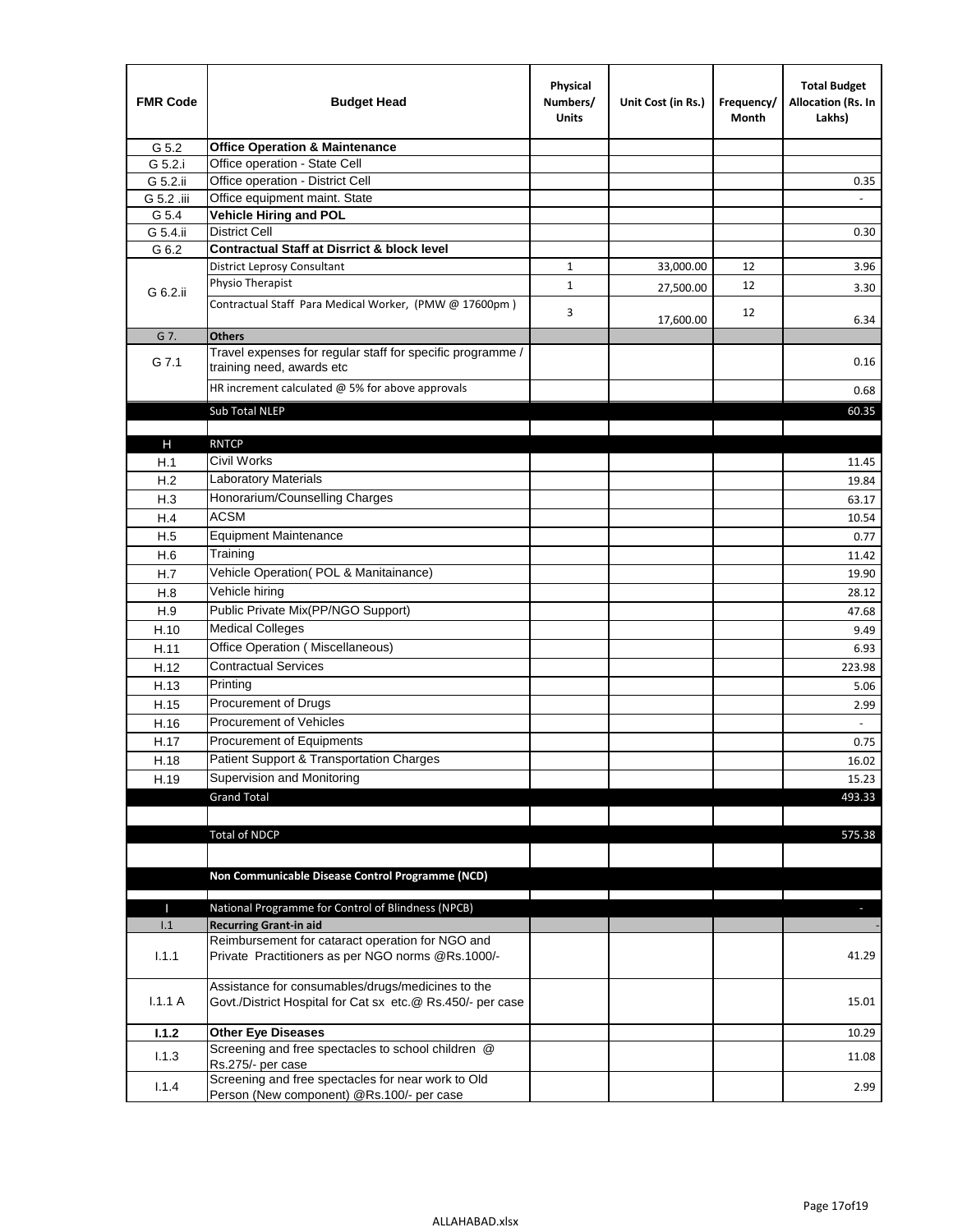| <b>FMR Code</b> | <b>Budget Head</b>                                                                                                                                      | Physical<br>Numbers/<br><b>Units</b> | Unit Cost (in Rs.) | Frequency/<br>Month | <b>Total Budget</b><br>Allocation (Rs. In<br>Lakhs) |
|-----------------|---------------------------------------------------------------------------------------------------------------------------------------------------------|--------------------------------------|--------------------|---------------------|-----------------------------------------------------|
| 1.1.5           | Recurring GIA to Eye Bank @ Rs.2000/- per pair(Eye<br>Bank will reimburse to Eye Donation Centre for eye<br>collected by them @ Rs.1000/- per pair)     |                                      |                    |                     | 3.00                                                |
| 1.2             | Non Recurring Grant -in-Aid                                                                                                                             |                                      |                    |                     |                                                     |
| 1.2.2.          | Grant-in-aid for Sub Divisional Hospitals @ Rs.20 lakh                                                                                                  |                                      |                    |                     |                                                     |
| 1.2.3           | For Vision Centre (PHC) (Govt. + NGO) @ Rs.1 lakh                                                                                                       |                                      |                    |                     |                                                     |
| 1.2.4           | For Eye Bank Rs.25 lakh                                                                                                                                 |                                      |                    |                     | $\blacksquare$                                      |
| 1.3             | <b>Contractual Man Power</b>                                                                                                                            |                                      |                    |                     |                                                     |
| 1.3.1           | Ophthalmic Surgeon@ Rs.60,000/- p.m.*                                                                                                                   |                                      |                    |                     | 7.92                                                |
| 1.3.2           | Ophthalmic Assistant @ Rs.12,000/- p.m.*                                                                                                                |                                      |                    |                     | 1.51                                                |
| 1.3.3           | Eye Donation Counsellors @ Rs.15000/- p.m.*<br>Data Entry Operator @Rs.8,000/- p.m. for district level                                                  |                                      |                    |                     | 1.89                                                |
| 1.3.4           |                                                                                                                                                         |                                      |                    |                     | 1.01                                                |
| 1.4             | Other activities (if any, pls. specify)<br>Other district level activities                                                                              |                                      |                    |                     |                                                     |
|                 |                                                                                                                                                         |                                      |                    |                     | 0.30                                                |
|                 | Sub Total of National Programme for Control of Blindness<br>(NPCB)                                                                                      |                                      |                    |                     | 96.29                                               |
| J               | Natoinal Mental Health Programme (NMHP)                                                                                                                 |                                      |                    |                     |                                                     |
|                 | Honorarium of Existing Human Resource                                                                                                                   |                                      |                    |                     |                                                     |
|                 |                                                                                                                                                         |                                      |                    |                     |                                                     |
|                 | National Programme for the Healthcare of the Elderly (NPHCE)                                                                                            |                                      |                    |                     |                                                     |
| Κ               |                                                                                                                                                         |                                      |                    |                     |                                                     |
| K.1             | <b>Recurring Grant-in-Aid</b>                                                                                                                           |                                      |                    |                     |                                                     |
| K.1.1           | <b>District Hospital</b>                                                                                                                                |                                      |                    |                     |                                                     |
| K.1.1.1         | Machinery & Equipment @ Rs.1.50 lakh per unit                                                                                                           |                                      |                    |                     |                                                     |
| K.1.1.2         | Drugs & Consumable @ Rs. 5 Lacs to existing district &<br>Rs. 3 Lacs to New Districts                                                                   |                                      |                    |                     | 3.00                                                |
| K.1.1.3         | Training of doctors and staff from CHCs and PHCs @<br>Rs.0.40 lakh per unit                                                                             |                                      |                    |                     | 0.40                                                |
| K.1.1.4         | Public Awareness & IEC @ Rs.1 lakh per unit                                                                                                             |                                      |                    |                     | 1.00                                                |
| K.1.1.6         | Consultant Medicine (2) @ Rs. 80000 P.M. for 12 months<br>against filled post & 3 month against Vacant Post                                             |                                      |                    |                     | 4.80                                                |
| K.1.1.7         | Nurse (6) @ Rs. 20,000 P.M. for 12 months against filled<br>post & 3 month against Vacant Post                                                          |                                      |                    |                     | 3.60                                                |
| K.1.1.8         | Physiotherapist 1 @ Rs.20,000 p.m.                                                                                                                      |                                      |                    |                     | 0.60                                                |
| K.1.1.9         | Hospital Attendants 2@ Rs.7500 p.m.                                                                                                                     |                                      |                    |                     | 0.45                                                |
| K.1.1.10        | Sanitary Attendants 2 @ Rs.7500 p.m.                                                                                                                    |                                      |                    |                     | 0.45                                                |
| K.1.2           | СНС                                                                                                                                                     |                                      |                    |                     |                                                     |
| K.1.2.1         | Training @ Rs. 30,000 (Refer list for No. of CHC)                                                                                                       |                                      |                    |                     |                                                     |
| K.1.2.3         | Rehabilitation Worker 1 @ Rs.18,000 p.m.                                                                                                                |                                      |                    |                     | $\overline{\phantom{a}}$                            |
| K.1.3           | <b>PHC</b>                                                                                                                                              |                                      |                    |                     |                                                     |
|                 |                                                                                                                                                         |                                      |                    |                     |                                                     |
| K.1.3.1.        | Training & IEC @ Rs.0.30 lakh per PHC                                                                                                                   |                                      |                    |                     |                                                     |
| K.1.4           | <b>Sub-Centre</b>                                                                                                                                       |                                      |                    |                     |                                                     |
| K.1.4.1         | Aids and Appliances @ Rs.0.30 lakh per Sub-Centre                                                                                                       |                                      |                    |                     |                                                     |
| K.2             | <b>Non-Recurring Grant-in-Aid</b>                                                                                                                       |                                      |                    |                     |                                                     |
| K.2.1           | <b>District Hospital</b>                                                                                                                                |                                      |                    |                     |                                                     |
| K.2.1.1         | Construction/renovation/extension of the existing building<br>and Furniture of Geriatrics Unit with 10 beds and OPD<br>facilities @ Rs.80 lakh per unit |                                      |                    |                     | 40.00                                               |
| K.2.1.2         | Machinery & Equipment @ Rs.7.00 lakh per unit                                                                                                           |                                      |                    |                     | 3.50                                                |
|                 | HR Increment @ 5% (Refer HR increment calculation                                                                                                       |                                      |                    |                     |                                                     |
|                 | sheet)                                                                                                                                                  |                                      |                    |                     |                                                     |
|                 |                                                                                                                                                         |                                      |                    |                     |                                                     |